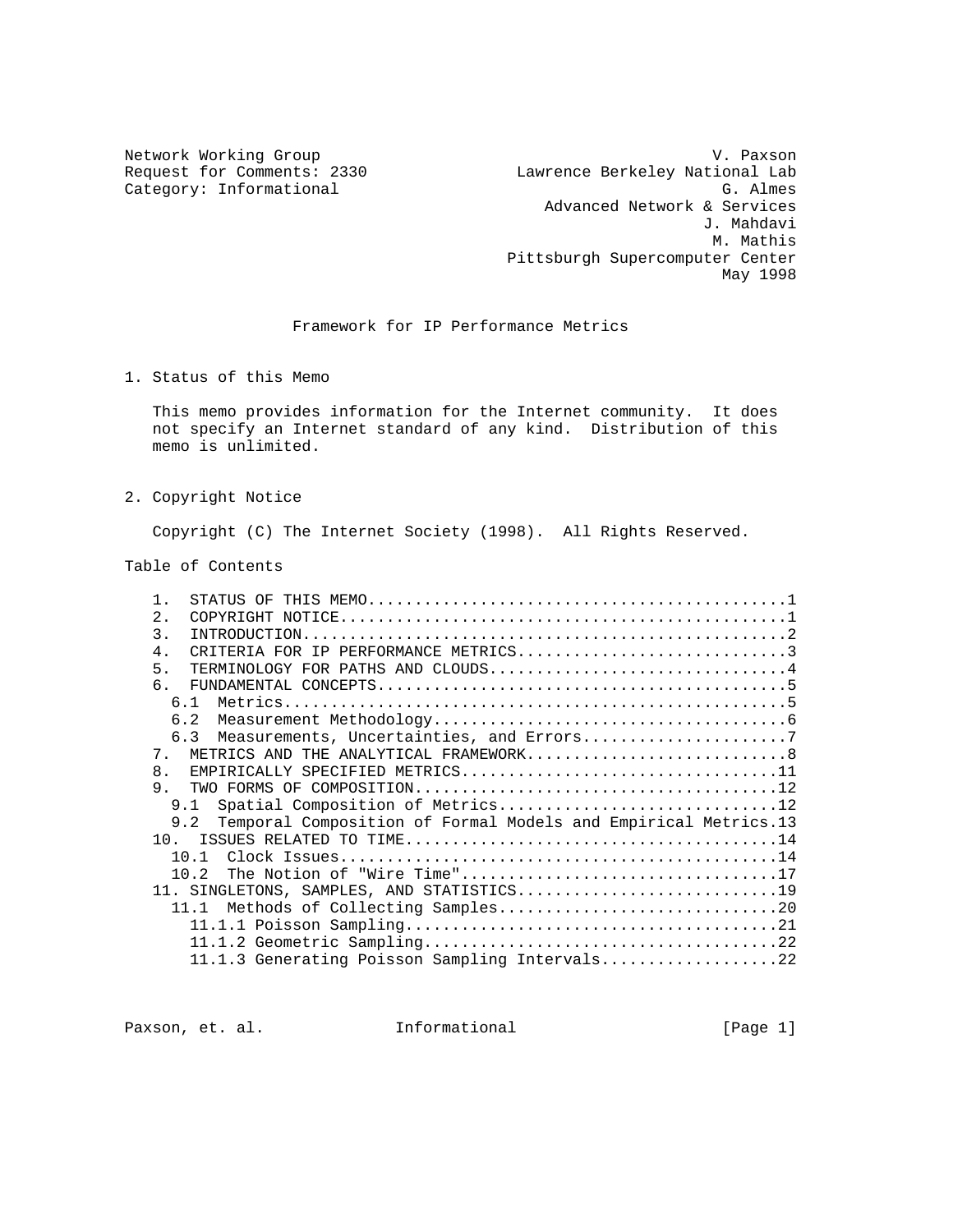|    | Defining Statistical Distributions25<br>11 <sup>3</sup> |
|----|---------------------------------------------------------|
|    |                                                         |
|    |                                                         |
|    |                                                         |
| 14 |                                                         |
| 15 |                                                         |
|    |                                                         |
|    |                                                         |
|    |                                                         |
|    |                                                         |
|    |                                                         |
|    |                                                         |

### 3. Introduction

 The purpose of this memo is to define a general framework for particular metrics to be developed by the IETF's IP Performance Metrics effort, begun by the Benchmarking Methodology Working Group (BMWG) of the Operational Requirements Area, and being continued by the IP Performance Metrics Working Group (IPPM) of the Transport Area.

 We begin by laying out several criteria for the metrics that we adopt. These criteria are designed to promote an IPPM effort that will maximize an accurate common understanding by Internet users and Internet providers of the performance and reliability both of end to-end paths through the Internet and of specific 'IP clouds' that comprise portions of those paths.

 We next define some Internet vocabulary that will allow us to speak clearly about Internet components such as routers, paths, and clouds.

 We then define the fundamental concepts of 'metric' and 'measurement methodology', which allow us to speak clearly about measurement issues. Given these concepts, we proceed to discuss the important issue of measurement uncertainties and errors, and develop a key, somewhat subtle notion of how they relate to the analytical framework shared by many aspects of the Internet engineering discipline. We then introduce the notion of empirically defined metrics, and finish this part of the document with a general discussion of how metrics can be 'composed'.

 The remainder of the document deals with a variety of issues related to defining sound metrics and methodologies: how to deal with imperfect clocks; the notion of 'wire time' as distinct from 'host time'; how to aggregate sets of singleton metrics into samples and

Paxson, et. al. 1nformational 1999 [Page 2]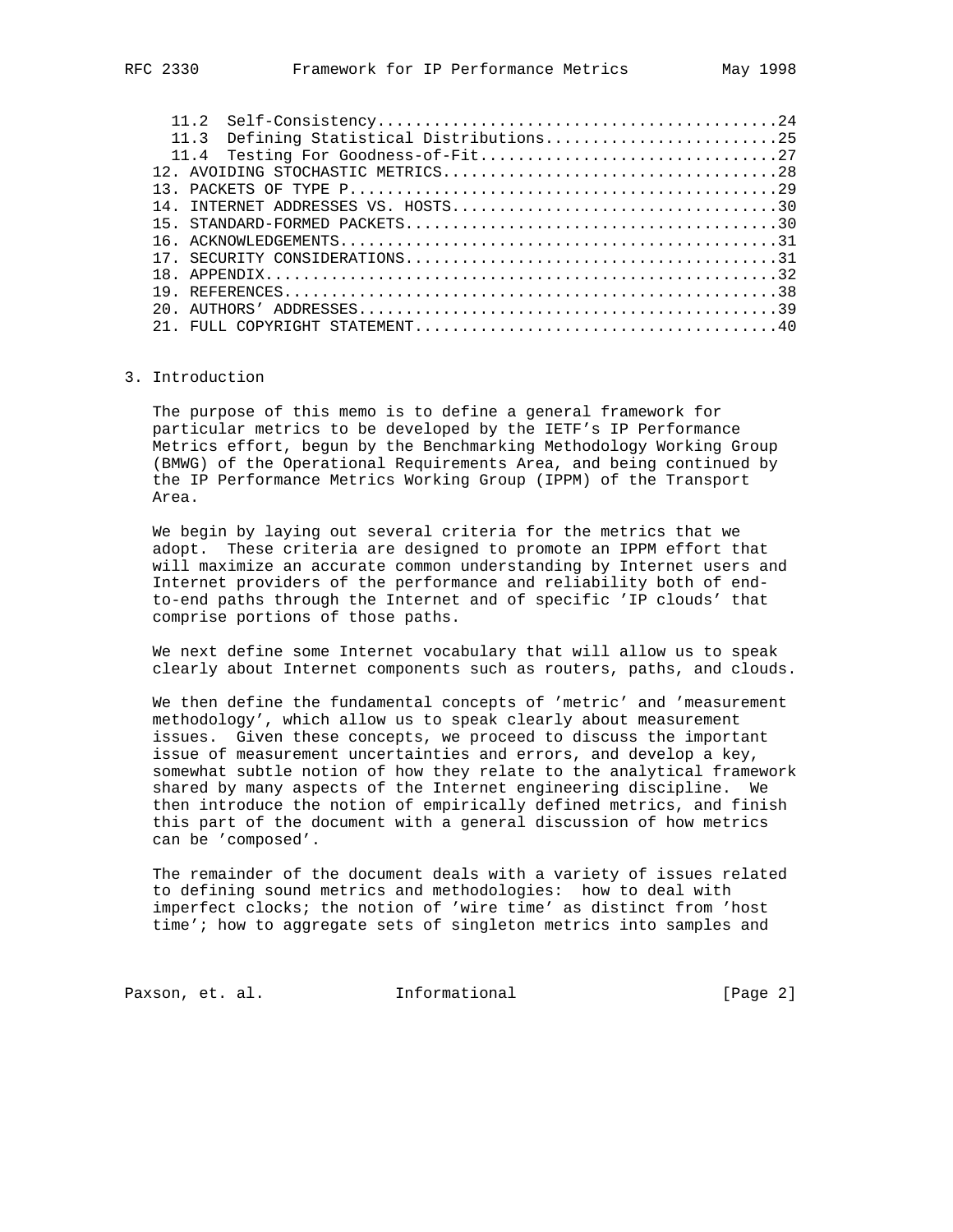derive sound statistics from those samples; why it is recommended to avoid thinking about Internet properties in probabilistic terms (such as the probability that a packet is dropped), since these terms often include implicit assumptions about how the network behaves; the utility of defining metrics in terms of packets of a generic type; the benefits of preferring IP addresses to DNS host names; and the notion of 'standard-formed' packets. An appendix discusses the Anderson-Darling test for gauging whether a set of values matches a given statistical distribution, and gives C code for an implementation of the test.

 In some sections of the memo, we will surround some commentary text with the brackets  ${Comment: ... }$ . We stress that this commentary is only commentary, and is not itself part of the framework document or a proposal of particular metrics. In some cases this commentary will discuss some of the properties of metrics that might be envisioned, but the reader should assume that any such discussion is intended only to shed light on points made in the framework document, and not to suggest any specific metrics.

# 4. Criteria for IP Performance Metrics

 The overarching goal of the IP Performance Metrics effort is to achieve a situation in which users and providers of Internet transport service have an accurate common understanding of the performance and reliability of the Internet component 'clouds' that they use/provide.

 To achieve this, performance and reliability metrics for paths through the Internet must be developed. In several IETF meetings criteria for these metrics have been specified:

- The metrics must be concrete and well-defined,
- A methodology for a metric should have the property that it is repeatable: if the methodology is used multiple times under identical conditions, the same measurements should result in the same measurements.
- The metrics must exhibit no bias for IP clouds implemented with identical technology,
- + The metrics must exhibit understood and fair bias for IP clouds implemented with non-identical technology,
- + The metrics must be useful to users and providers in understanding the performance they experience or provide,

Paxson, et. al. **Informational** [Page 3]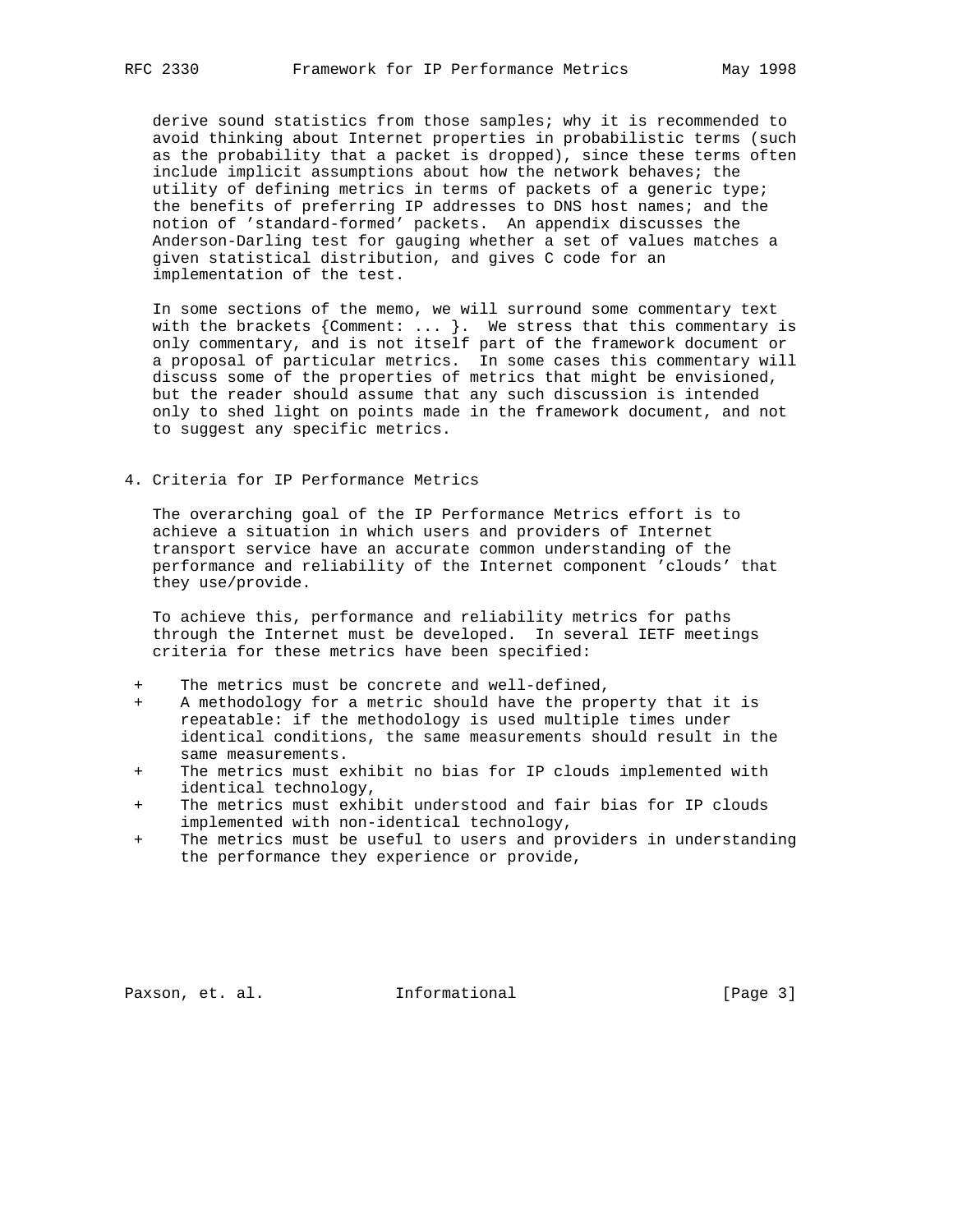+ The metrics must avoid inducing artificial performance goals.

5. Terminology for Paths and Clouds

 The following list defines terms that need to be precise in the development of path metrics. We begin with low-level notions of 'host', 'router', and 'link', then proceed to define the notions of 'path', 'IP cloud', and 'exchange' that allow us to segment a path into relevant pieces.

- host A computer capable of communicating using the Internet protocols; includes "routers".
- link A single link-level connection between two (or more) hosts; includes leased lines, ethernets, frame relay clouds, etc.
- routerA host which facilitates network-level communication between hosts by forwarding IP packets.
- path A sequence of the form  $\langle$  h0, 11, h1, ..., ln, hn >, where n >= 0, each hi is a host, each li is a link between hi-1 and hi, each h1...hn-1 is a router. A pair <li, hi> is termed a 'hop'. In an appropriate operational configuration, the links and routers in the path facilitate network-layer communication of packets from h0 to hn. Note that path is a unidirectional concept.
- subpath

 Given a path, a subpath is any subsequence of the given path which is itself a path. (Thus, the first and last element of a subpath is a host.)

- cloudAn undirected (possibly cyclic) graph whose vertices are routers and whose edges are links that connect pairs of routers. Formally, ethernets, frame relay clouds, and other links that connect more than two routers are modelled as fully-connected meshes of graph edges. Note that to connect to a cloud means to connect to a router of the cloud over a link; this link is not itself part of the cloud.
- exchange

 A special case of a link, an exchange directly connects either a host to a cloud and/or one cloud to another cloud.

cloud subpath

 A subpath of a given path, all of whose hosts are routers of a given cloud.

Paxson, et. al. **Informational** [Page 4]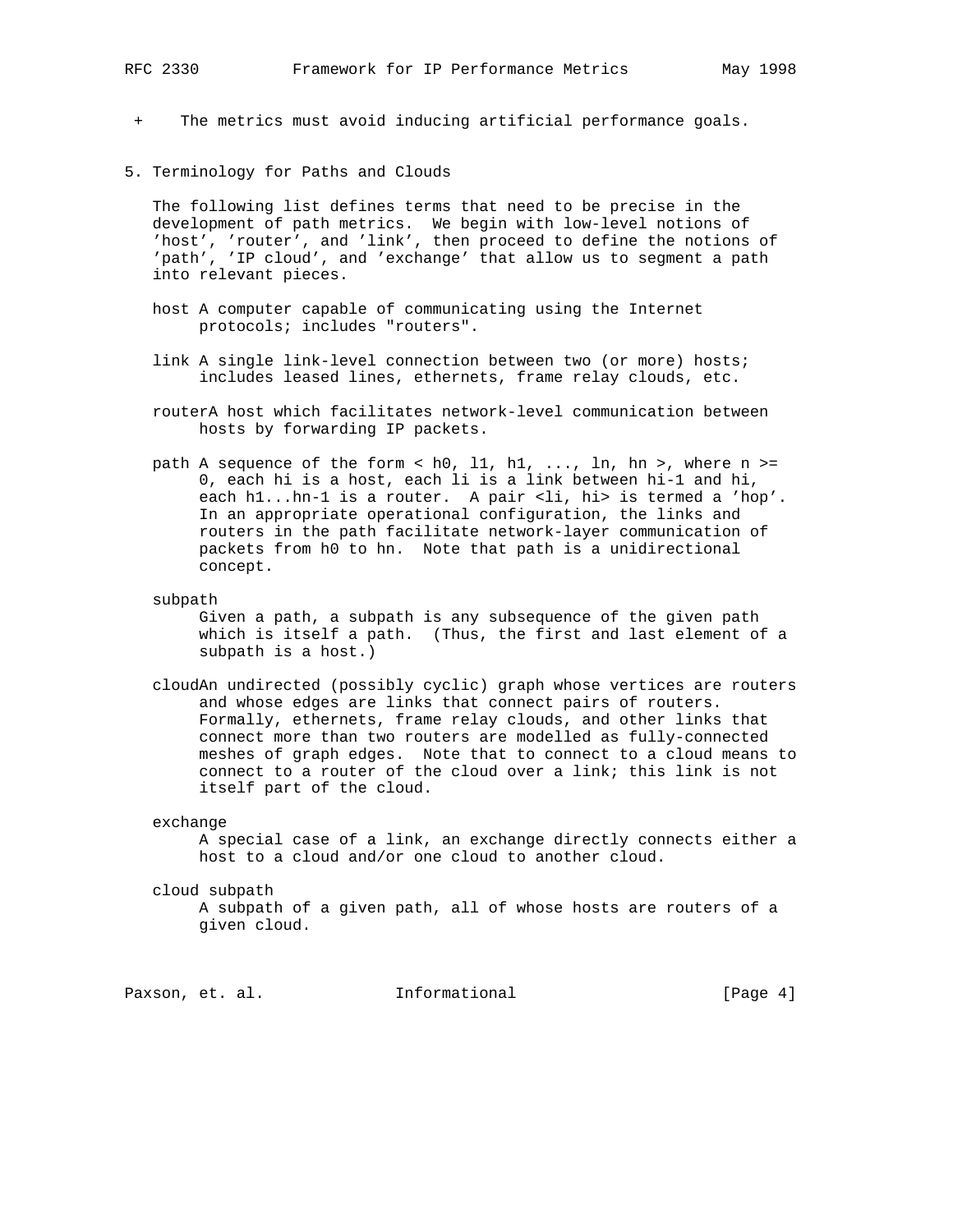### path digest

A sequence of the form < h0, e1, C1, ..., en, hn >, where  $n$  >= 0, h0 and hn are hosts, each e1 ... en is an exchange, and each C1 ... Cn-1 is a cloud subpath.

6. Fundamental Concepts

#### 6.1. Metrics

 In the operational Internet, there are several quantities related to the performance and reliability of the Internet that we'd like to know the value of. When such a quantity is carefully specified, we term the quantity a metric. We anticipate that there will be separate RFCs for each metric (or for each closely related group of metrics).

 In some cases, there might be no obvious means to effectively measure the metric; this is allowed, and even understood to be very useful in some cases. It is required, however, that the specification of the metric be as clear as possible about what quantity is being specified. Thus, difficulty in practical measurement is sometimes allowed, but ambiguity in meaning is not.

 Each metric will be defined in terms of standard units of measurement. The international metric system will be used, with the following points specifically noted:

- + When a unit is expressed in simple meters (for distance/length) or seconds (for duration), appropriate related units based on thousands or thousandths of acceptable units are acceptable. Thus, distances expressed in kilometers (km), durations expressed in milliseconds (ms), or microseconds (us) are allowed, but not centimeters (because the prefix is not in terms of thousands or thousandths).
- + When a unit is expressed in a combination of units, appropriate related units based on thousands or thousandths of acceptable units are acceptable, but all such thousands/thousandths must be grouped at the beginning. Thus, kilo-meters per second (km/s) is allowed, but meters per millisecond is not.
- + The unit of information is the bit.
- + When metric prefixes are used with bits or with combinations including bits, those prefixes will have their metric meaning (related to decimal 1000), and not the meaning conventional with computer storage (related to decimal 1024). In any RFC that defines a metric whose units include bits, this convention will be followed and will be repeated to ensure clarity for the reader.

Paxson, et. al. **Informational** [Page 5]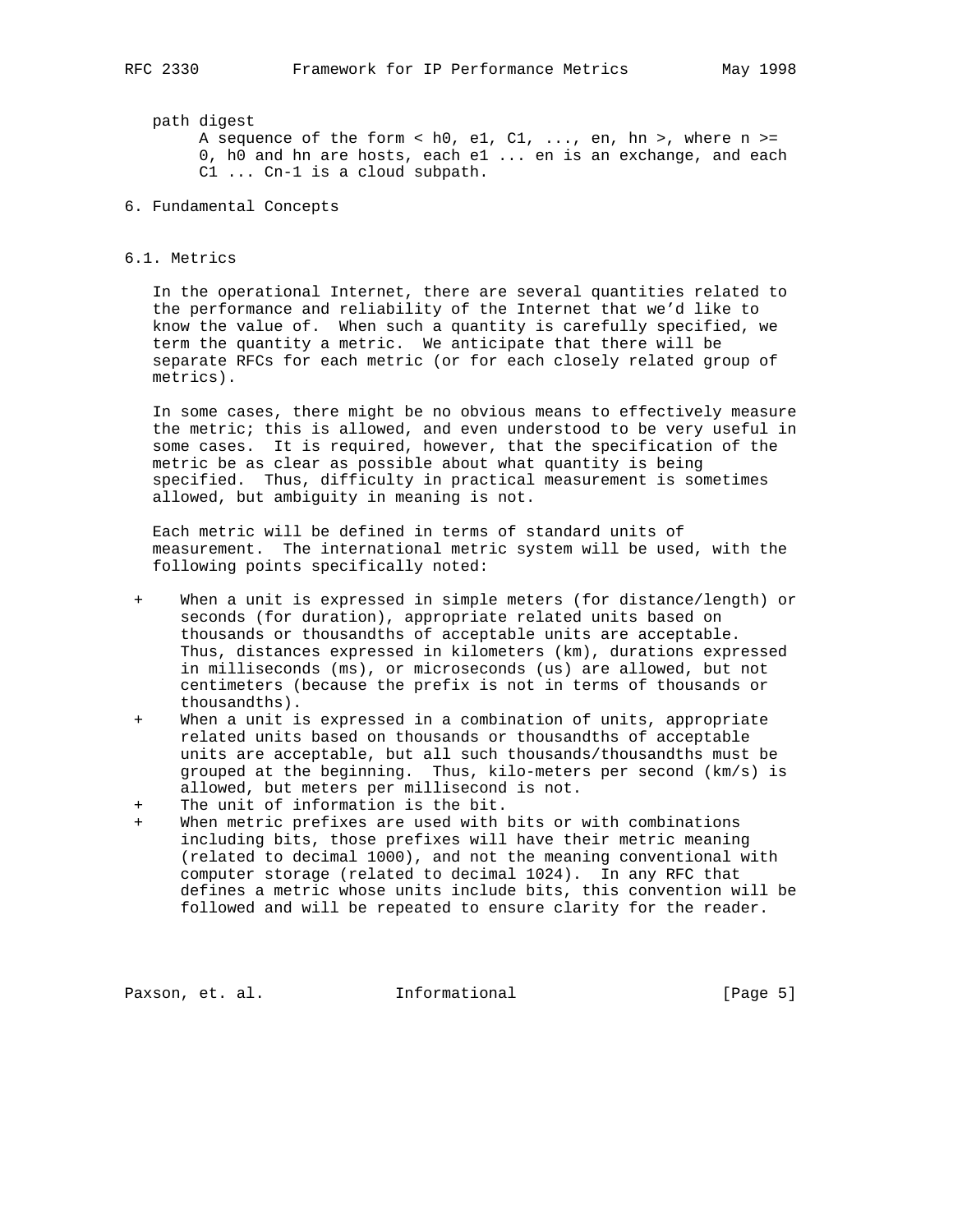+ When a time is given, it will be expressed in UTC.

 Note that these points apply to the specifications for metrics and not, for example, to packet formats where octets will likely be used in preference/addition to bits.

 Finally, we note that some metrics may be defined purely in terms of other metrics; such metrics are call 'derived metrics'.

# 6.2. Measurement Methodology

 For a given set of well-defined metrics, a number of distinct measurement methodologies may exist. A partial list includes:

- + Direct measurement of a performance metric using injected test traffic. Example: measurement of the round-trip delay of an IP packet of a given size over a given route at a given time.
- + Projection of a metric from lower-level measurements. Example: given accurate measurements of propagation delay and bandwidth for each step along a path, projection of the complete delay for the path for an IP packet of a given size.
- + Estimation of a constituent metric from a set of more aggregated measurements. Example: given accurate measurements of delay for a given one-hop path for IP packets of different sizes, estimation of propagation delay for the link of that one-hop path.
- Estimation of a given metric at one time from a set of related metrics at other times. Example: given an accurate measurement of flow capacity at a past time, together with a set of accurate delay measurements for that past time and the current time, and given a model of flow dynamics, estimate the flow capacity that would be observed at the current time.

 This list is by no means exhaustive. The purpose is to point out the variety of measurement techniques.

 When a given metric is specified, a given measurement approach might be noted and discussed. That approach, however, is not formally part of the specification.

 A methodology for a metric should have the property that it is repeatable: if the methodology is used multiple times under identical conditions, it should result in consistent measurements.

 Backing off a little from the word 'identical' in the previous paragraph, we could more accurately use the word 'continuity' to describe a property of a given methodology: a methodology for a given metric exhibits continuity if, for small variations in conditions, it

Paxson, et. al. 1nformational 1999 [Page 6]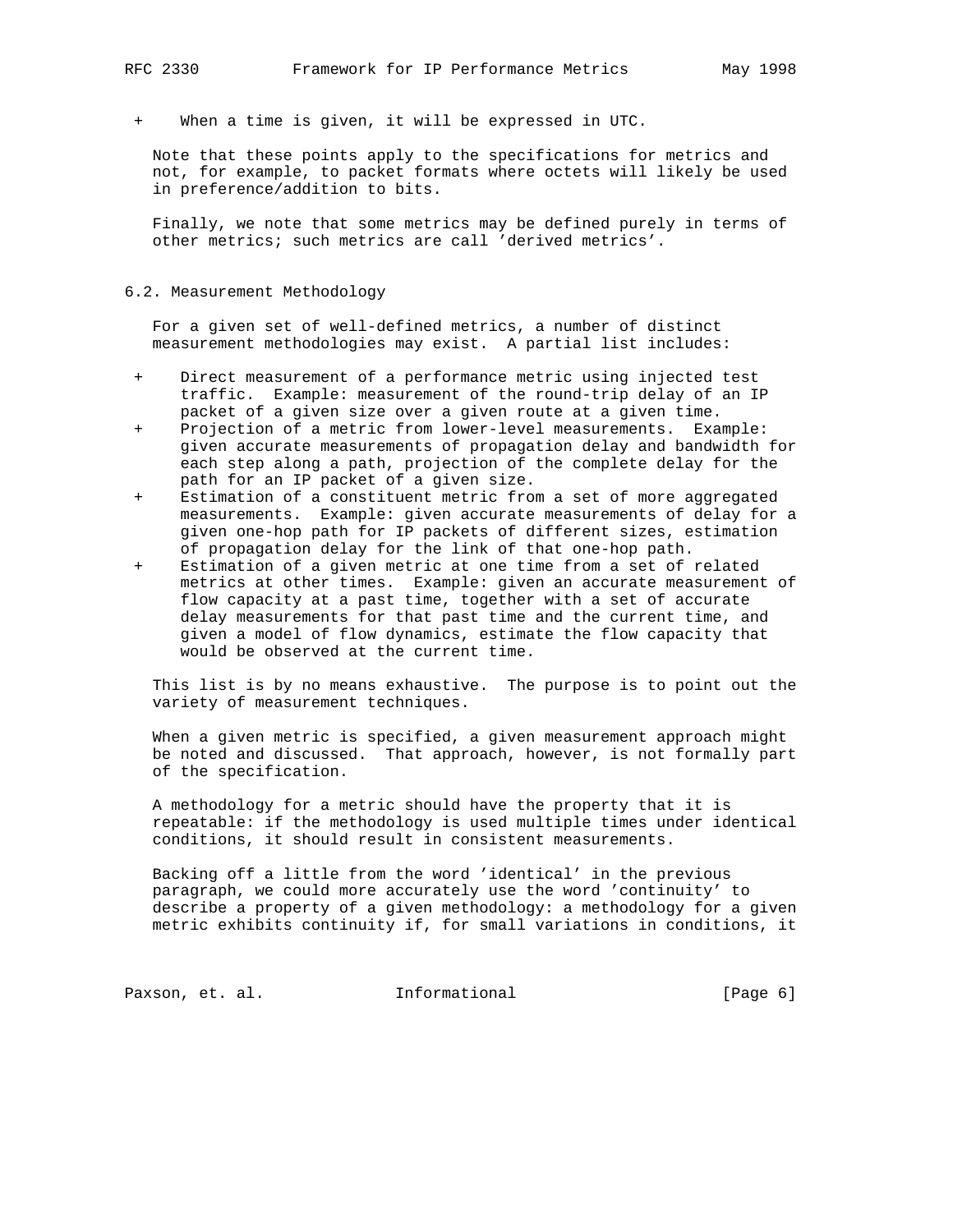results in small variations in the resulting measurements. Slightly more precisely, for every positive epsilon, there exists a positive delta, such that if two sets of conditions are within delta of each other, then the resulting measurements will be within epsilon of each other. At this point, this should be taken as a heuristic driving our intuition about one kind of robustness property rather than as a precise notion.

 A metric that has at least one methodology that exhibits continuity is said itself to exhibit continuity.

 Note that some metrics, such as hop-count along a path, are integer valued and therefore cannot exhibit continuity in quite the sense given above.

 Note further that, in practice, it may not be practical to know (or be able to quantify) the conditions relevant to a measurement at a given time. For example, since the instantaneous load (in packets to be served) at a given router in a high-speed wide-area network can vary widely over relatively brief periods and will be very hard for an external observer to quantify, various statistics of a given metric may be more repeatable, or may better exhibit continuity. In that case those particular statistics should be specified when the metric is specified.

 Finally, some measurement methodologies may be 'conservative' in the sense that the act of measurement does not modify, or only slightly modifies, the value of the performance metric the methodology attempts to measure. {Comment: for example, in a wide-are high-speed network under modest load, a test using several small 'ping' packets to measure delay would likely not interfere (much) with the delay properties of that network as observed by others. The corresponding statement about tests using a large flow to measure flow capacity would likely fail.}

6.3. Measurements, Uncertainties, and Errors

 Even the very best measurement methodologies for the very most well behaved metrics will exhibit errors. Those who develop such measurement methodologies, however, should strive to:

Paxson, et. al. **Informational** [Page 7]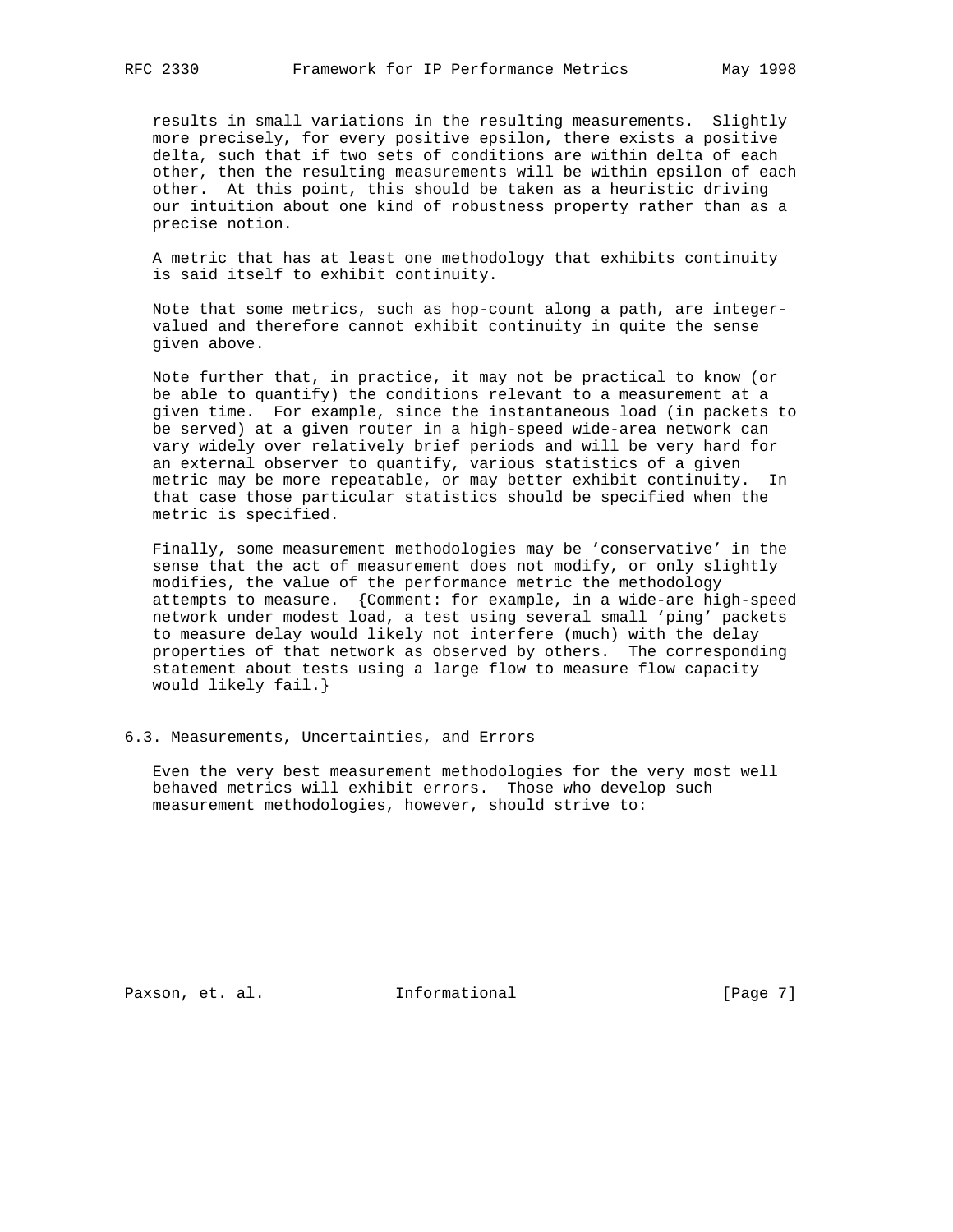- minimize their uncertainties/errors,
- understand and document the sources of uncertainty/error, and
- quantify the amounts of uncertainty/error.

 For example, when developing a method for measuring delay, understand how any errors in your clocks introduce errors into your delay measurement, and quantify this effect as well as you can. In some cases, this will result in a requirement that a clock be at least up to a certain quality if it is to be used to make a certain measurement.

 As a second example, consider the timing error due to measurement overheads within the computer making the measurement, as opposed to delays due to the Internet component being measured. The former is a measurement error, while the latter reflects the metric of interest. Note that one technique that can help avoid this overhead is the use of a packet filter/sniffer, running on a separate computer that records network packets and timestamps them accurately (see the discussion of 'wire time' below). The resulting trace can then be analyzed to assess the test traffic, minimizing the effect of measurement host delays, or at least allowing those delays to be accounted for. We note that this technique may prove beneficial even if the packet filter/sniffer runs on the same machine, because such measurements generally provide 'kernel-level' timestamping as opposed to less-accurate 'application-level' timestamping.

 Finally, we note that derived metrics (defined above) or metrics that exhibit spatial or temporal composition (defined below) offer particular occasion for the analysis of measurement uncertainties, namely how the uncertainties propagate (conceptually) due to the derivation or composition.

### 7. Metrics and the Analytical Framework

 As the Internet has evolved from the early packet-switching studies of the 1960s, the Internet engineering community has evolved a common analytical framework of concepts. This analytical framework, or A frame, used by designers and implementers of protocols, by those involved in measurement, and by those who study computer network performance using the tools of simulation and analysis, has great advantage to our work. A major objective here is to generate network characterizations that are consistent in both analytical and practical settings, since this will maximize the chances that non empirical network study can be better correlated with, and used to further our understanding of, real network behavior.

Paxson, et. al. **Informational** [Page 8]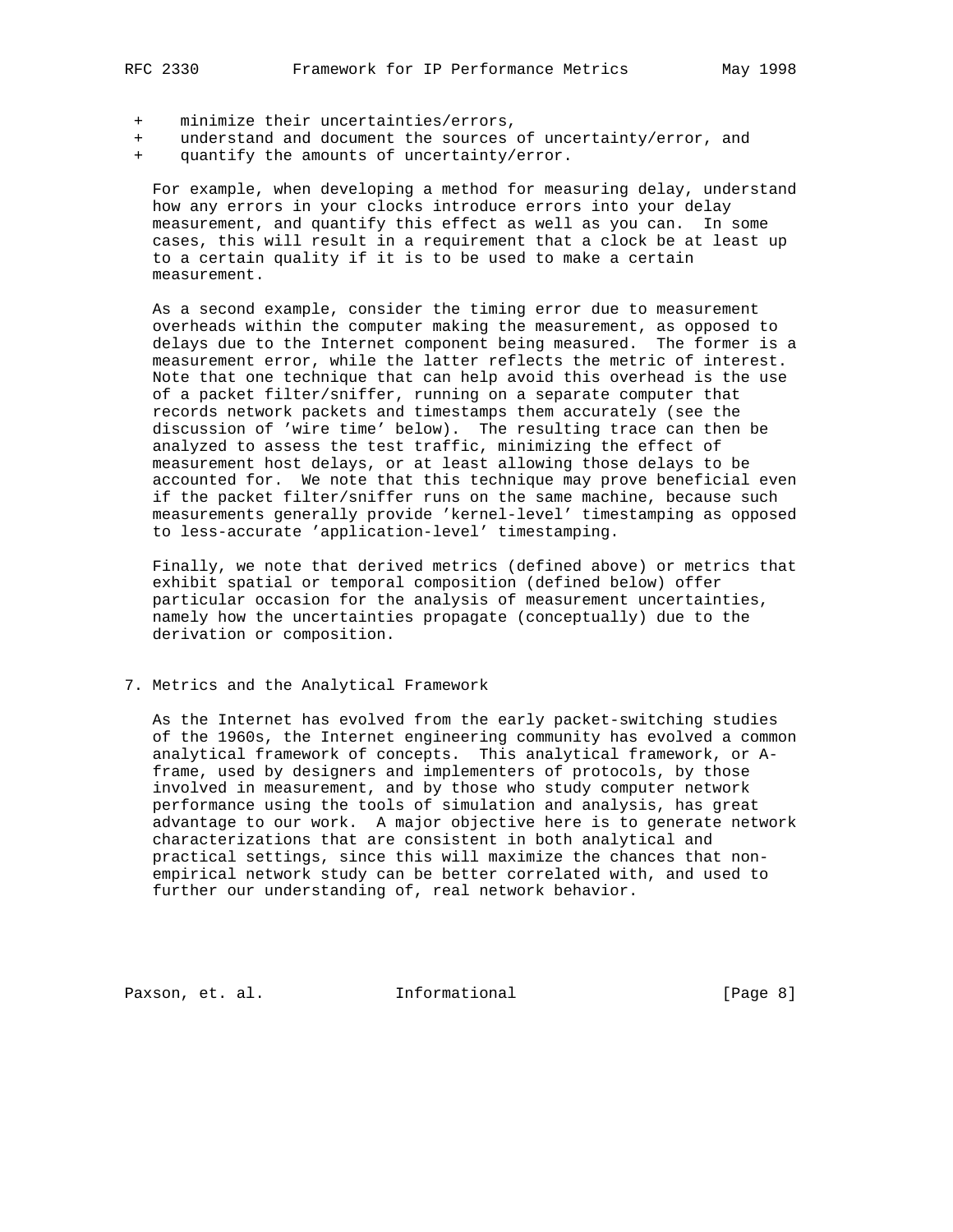Whenever possible, therefore, we would like to develop and leverage off of the A-frame. Thus, whenever a metric to be specified is understood to be closely related to concepts within the A-frame, we will attempt to specify the metric in the A-frame's terms. In such a specification we will develop the A-frame by precisely defining the concepts needed for the metric, then leverage off of the A-frame by defining the metric in terms of those concepts.

 Such a metric will be called an 'analytically specified metric' or, more simply, an analytical metric.

{Comment: Examples of such analytical metrics might include:

- propagation time of a link The time, in seconds, required by a single bit to travel from the output port on one Internet host across a single link to another Internet host.
- bandwidth of a link for packets of size k The capacity, in bits/second, where only those bits of the IP packet are counted, for packets of size k bytes.

routeThe path, as defined in Section 5, from A to B at a given time.

hop count of a route The value 'n' of the route path. }

> Note that we make no a priori list of just what A-frame concepts will emerge in these specifications, but we do encourage their use and urge that they be carefully specified so that, as our set of metrics develops, so will a specified set of A-frame concepts technically consistent with each other and consonant with the common understanding of those concepts within the general Internet community.

 These A-frame concepts will be intended to abstract from actual Internet components in such a way that:

- + the essential function of the component is retained,
- + properties of the component relevant to the metrics we aim to create are retained,
- + a subset of these component properties are potentially defined as analytical metrics, and

Paxson, et. al. **Informational** [Page 9]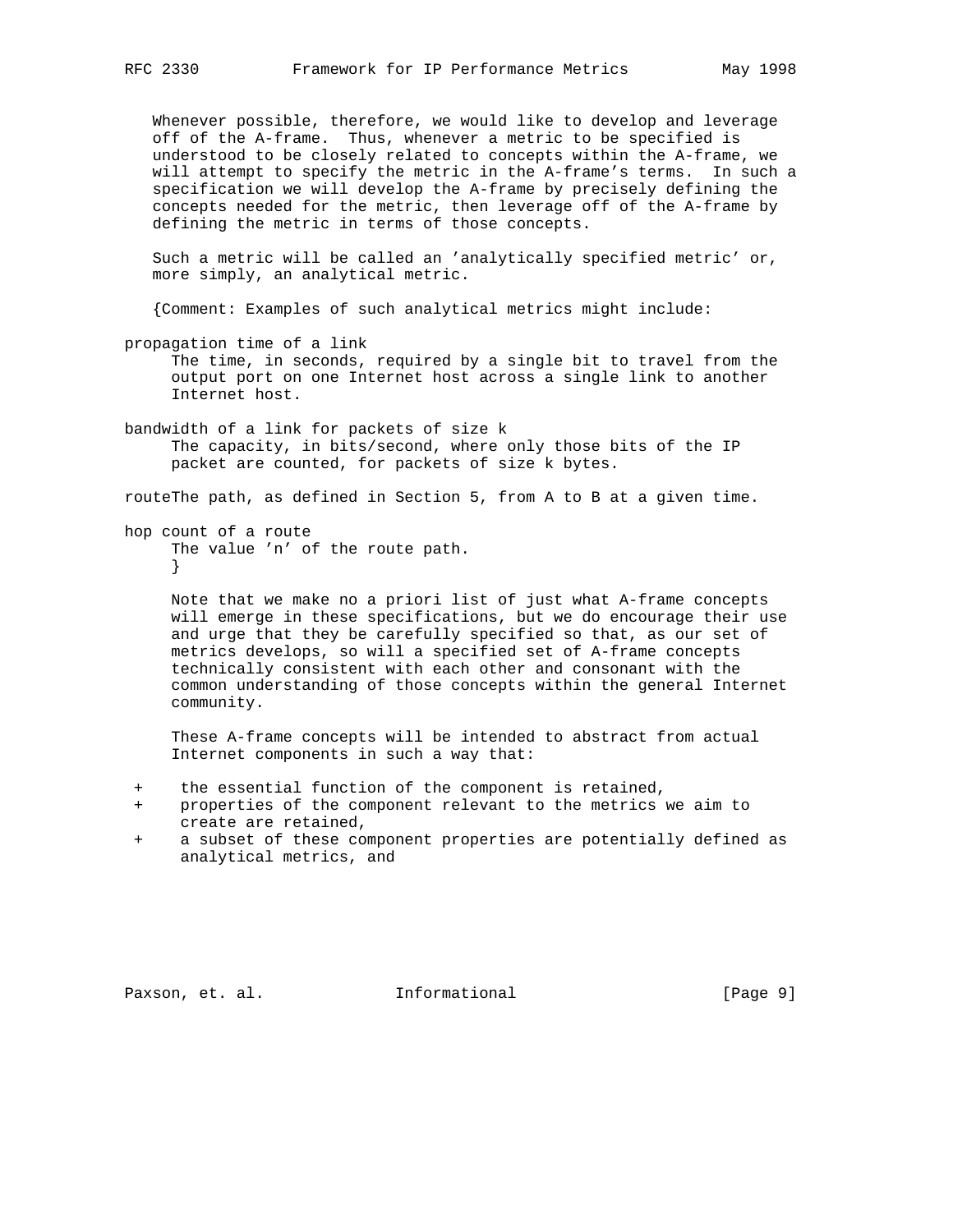+ those properties of actual Internet components not relevant to defining the metrics we aim to create are dropped.

 For example, when considering a router in the context of packet forwarding, we might model the router as a component that receives packets on an input link, queues them on a FIFO packet queue of finite size, employs tail-drop when the packet queue is full, and forwards them on an output link. The transmission speed (in bits/second) of the input and output links, the latency in the router (in seconds), and the maximum size of the packet queue (in bits) are relevant analytical metrics.

 In some cases, such analytical metrics used in relation to a router will be very closely related to specific metrics of the performance of Internet paths. For example, an obvious formula  $(L + P/B)$  involving the latency in the router (L), the packet size (in bits) (P), and the transmission speed of the output link (B) might closely approximate the increase in packet delay due to the insertion of a given router along a path.

 We stress, however, that well-chosen and well-specified A-frame concepts and their analytical metrics will support more general metric creation efforts in less obvious ways.

 {Comment: for example, when considering the flow capacity of a path, it may be of real value to be able to model each of the routers along the path as packet forwarders as above. Techniques for estimating the flow capacity of a path might use the maximum packet queue size as a parameter in decidedly non-obvious ways. For example, as the maximum queue size increases, so will the ability of the router to continuously move traffic along an output link despite fluctuations in traffic from an input link. Estimating this increase, however, remains a research topic.}

 Note that, when we specify A-frame concepts and analytical metrics, we will inevitably make simplifying assumptions. The key role of these concepts is to abstract the properties of the Internet components relevant to given metrics. Judgement is required to avoid making assumptions that bias the modeling and metric effort toward one kind of design.

 {Comment: for example, routers might not use tail-drop, even though tail-drop might be easier to model analytically.}

 Finally, note that different elements of the A-frame might well make different simplifying assumptions. For example, the abstraction of a router used to further the definition of path delay might treat the router's packet queue as a single FIFO queue, but the abstraction of

Paxson, et. al. 1nformational [Page 10]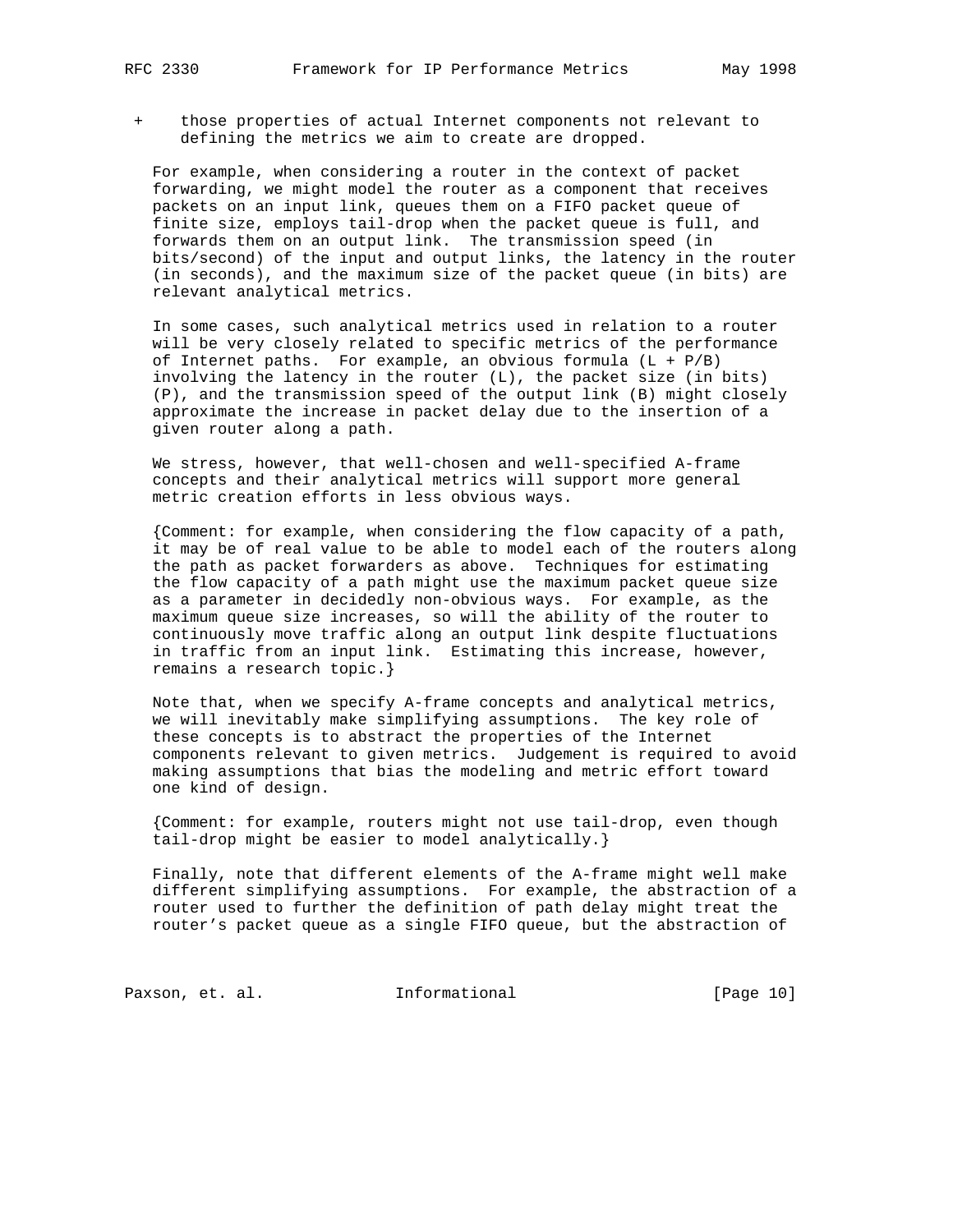a router used to further the definition of the handling of an RSVP enabled packet might treat the router's packet queue as supporting bounded delay -- a contradictory assumption. This is not to say that we make contradictory assumptions at the same time, but that two different parts of our work might refine the simpler base concept in two divergent ways for different purposes.

 {Comment: in more mathematical terms, we would say that the A-frame taken as a whole need not be consistent; but the set of particular A-frame elements used to define a particular metric must be.}

# 8. Empirically Specified Metrics

 There are useful performance and reliability metrics that do not fit so neatly into the A-frame, usually because the A-frame lacks the detail or power for dealing with them. For example, "the best flow capacity achievable along a path using an RFC-2001-compliant TCP" would be good to be able to measure, but we have no analytical framework of sufficient richness to allow us to cast that flow capacity as an analytical metric.

 These notions can still be well specified by instead describing a reference methodology for measuring them.

 Such a metric will be called an 'empirically specified metric', or more simply, an empirical metric.

Such empirical metrics should have three properties:

- + we should have a clear definition for each in terms of Internet components,
- we should have at least one effective means to measure them, and
- to the extent possible, we should have an (necessarily incomplete) understanding of the metric in terms of the A-frame so that we can use our measurements to reason about the performance and reliability of A-frame components and of aggregations of A-frame components.

Paxson, et. al. **Informational** [Page 11]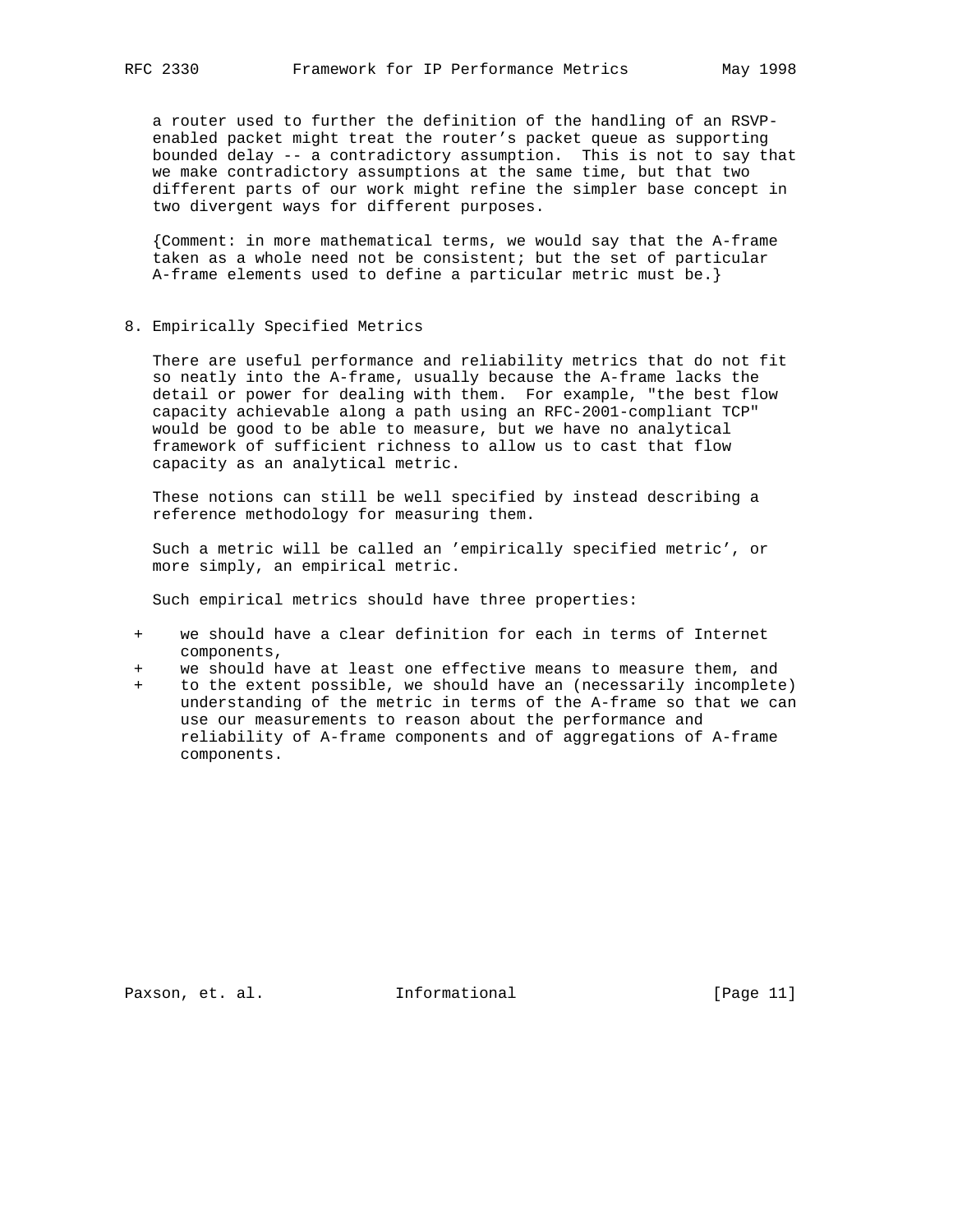# 9. Two Forms of Composition

# 9.1. Spatial Composition of Metrics

 In some cases, it may be realistic and useful to define metrics in such a fashion that they exhibit spatial composition.

 By spatial composition, we mean a characteristic of some path metrics, in which the metric as applied to a (complete) path can also be defined for various subpaths, and in which the appropriate A-frame concepts for the metric suggest useful relationships between the metric applied to these various subpaths (including the complete path, the various cloud subpaths of a given path digest, and even single routers along the path). The effectiveness of spatial composition depends:

- + on the usefulness in analysis of these relationships as applied to the relevant A-frame components, and
- on the practical use of the corresponding relationships as applied to metrics and to measurement methodologies.

 {Comment: for example, consider some metric for delay of a 100-byte packet across a path P, and consider further a path digest  $\langle$ h0, e1, C1, ..., en, hn> of P. The definition of such a metric might include a conjecture that the delay across P is very nearly the sum of the corresponding metric across the exchanges (ei) and clouds (Ci) of the given path digest. The definition would further include a note on how a corresponding relation applies to relevant A-frame components, both for the path P and for the exchanges and clouds of the path digest.}

 When the definition of a metric includes a conjecture that the metric across the path is related to the metric across the subpaths of the path, that conjecture constitutes a claim that the metric exhibits spatial composition. The definition should then include:

Paxson, et. al. **Informational** [Page 12]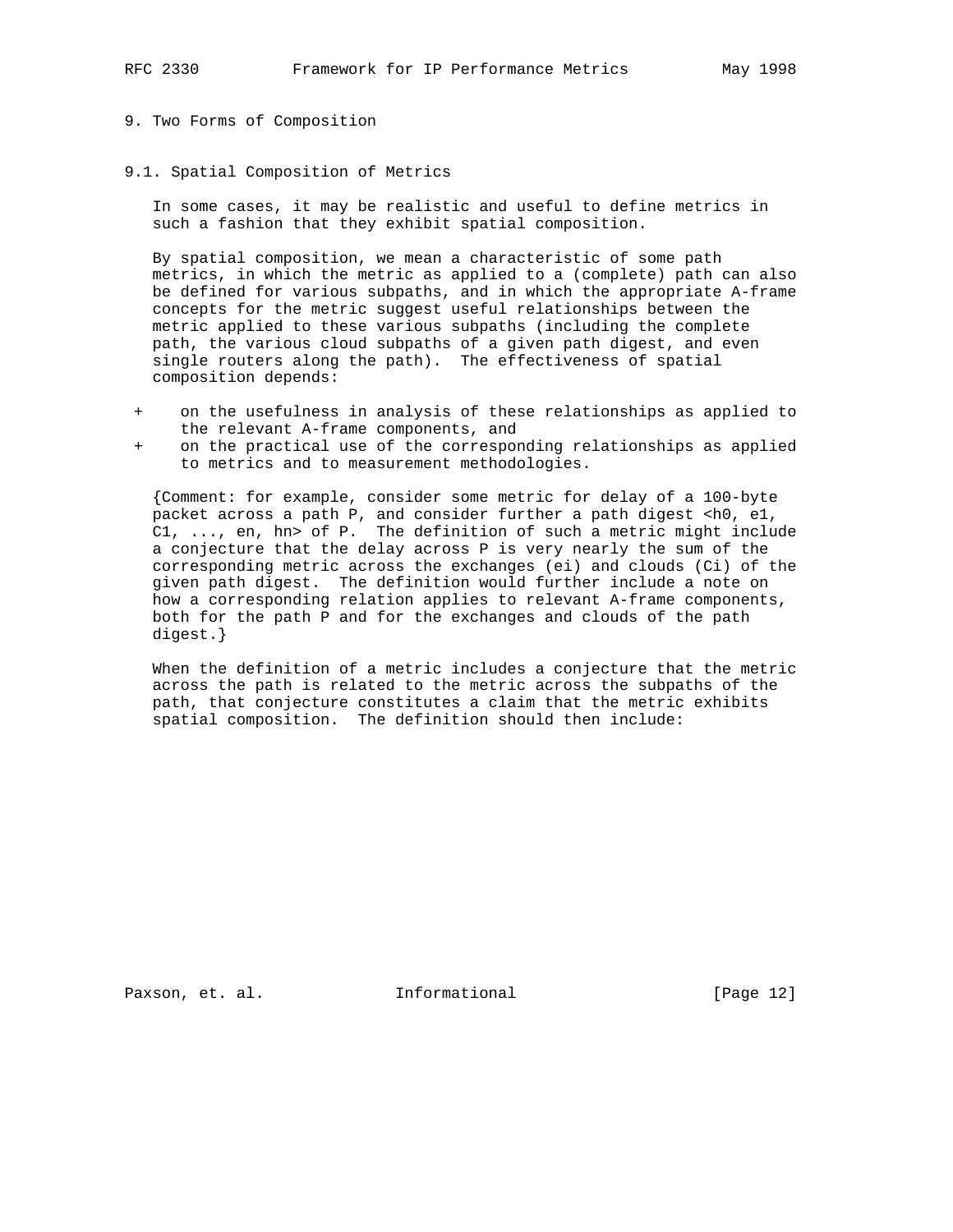- + the specific conjecture applied to the metric,
- a justification of the practical utility of the composition in
- terms of making accurate measurements of the metric on the path,
- a justification of the usefulness of the composition in terms of making analysis of the path using A-frame concepts more effective, and
- + an analysis of how the conjecture could be incorrect.
- 9.2. Temporal Composition of Formal Models and Empirical Metrics

 In some cases, it may be realistic and useful to define metrics in such a fashion that they exhibit temporal composition.

 By temporal composition, we mean a characteristic of some path metric, in which the metric as applied to a path at a given time T is also defined for various times t0 < t1 <  $\dots$  < tn < T, and in which the appropriate A-frame concepts for the metric suggests useful relationships between the metric applied at times t0, ..., tn and the metric applied at time T. The effectiveness of temporal composition depends:

- + on the usefulness in analysis of these relationships as applied to the relevant A-frame components, and
- on the practical use of the corresponding relationships as applied to metrics and to measurement methodologies.

 {Comment: for example, consider a metric for the expected flow capacity across a path P during the five-minute period surrounding the time T, and suppose further that we have the corresponding values for each of the four previous five-minute periods t0, t1, t2, and t3. The definition of such a metric might include a conjecture that the flow capacity at time T can be estimated from a certain kind of extrapolation from the values of t0, ..., t3. The definition would further include a note on how a corresponding relation applies to relevant A-frame components.

 Note: any (spatial or temporal) compositions involving flow capacity are likely to be subtle, and temporal compositions are generally more subtle than spatial compositions, so the reader should understand that the foregoing example is intentionally naive.}

 When the definition of a metric includes a conjecture that the metric across the path at a given time T is related to the metric across the path for a set of other times, that conjecture constitutes a claim that the metric exhibits temporal composition. The definition should then include:

Paxson, et. al. **Informational** [Page 13]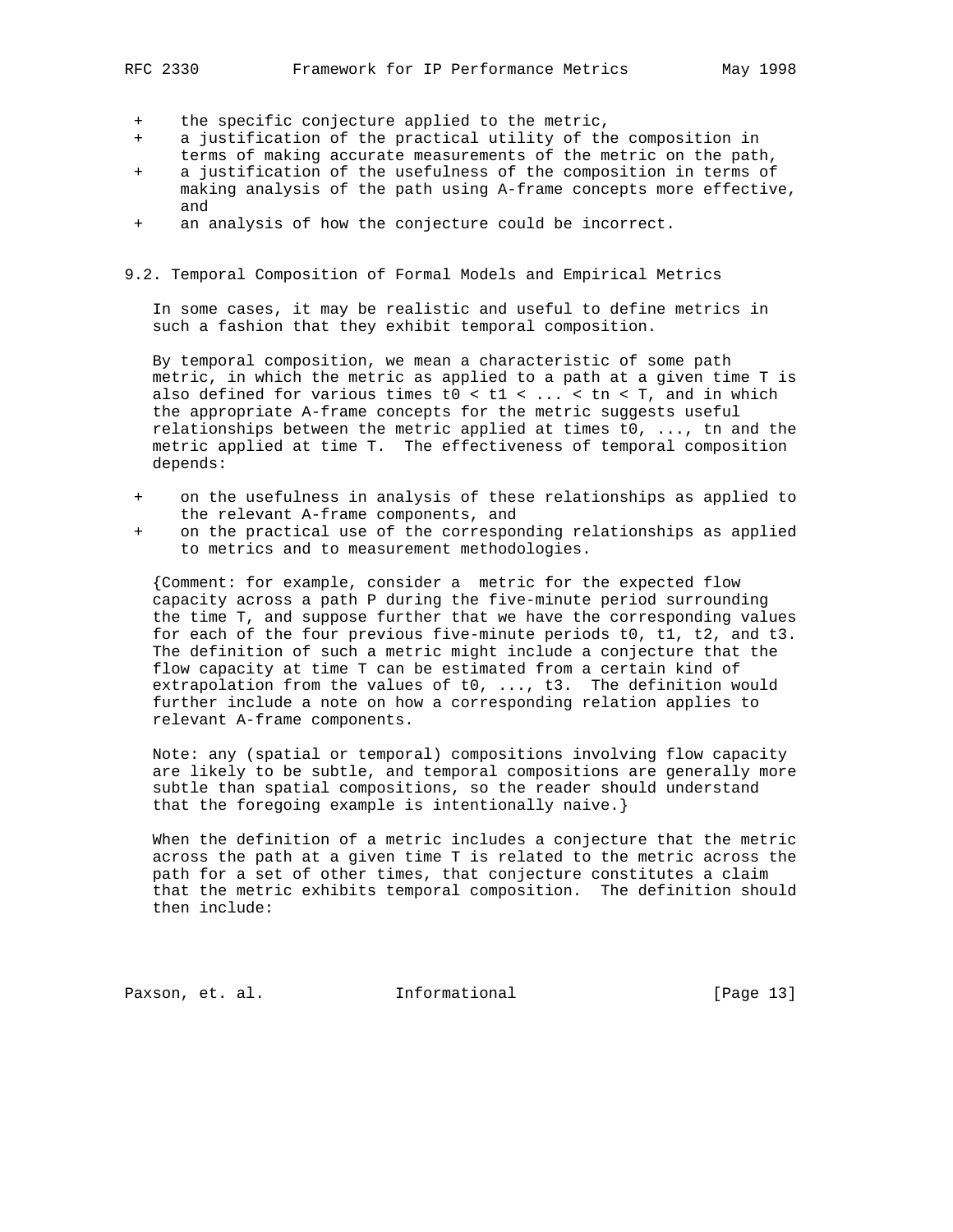- the specific conjecture applied to the metric,
- a justification of the practical utility of the composition in terms of making accurate measurements of the metric on the path, and
- + a justification of the usefulness of the composition in terms of making analysis of the path using A-frame concepts more effective.

### 10. Issues related to Time

### 10.1. Clock Issues

 Measurements of time lie at the heart of many Internet metrics. Because of this, it will often be crucial when designing a methodology for measuring a metric to understand the different types of errors and uncertainties introduced by imperfect clocks. In this section we define terminology for discussing the characteristics of clocks and touch upon related measurement issues which need to be addressed by any sound methodology.

 The Network Time Protocol (NTP; RFC 1305) defines a nomenclature for discussing clock characteristics, which we will also use when appropriate [Mi92]. The main goal of NTP is to provide accurate timekeeping over fairly long time scales, such as minutes to days, while for measurement purposes often what is more important is short-term accuracy, between the beginning of the measurement and the end, or over the course of gathering a body of measurements (a sample). This difference in goals sometimes leads to different definitions of terminology as well, as discussed below.

 To begin, we define a clock's "offset" at a particular moment as the difference between the time reported by the clock and the "true" time as defined by UTC. If the clock reports a time Tc and the true time is Tt, then the clock's offset is Tc - Tt.

 We will refer to a clock as "accurate" at a particular moment if the clock's offset is zero, and more generally a clock's "accuracy" is how close the absolute value of the offset is to zero. For NTP, accuracy also includes a notion of the frequency of the clock; for our purposes, we instead incorporate this notion into that of "skew", because we define accuracy in terms of a single moment in time rather than over an interval of time.

 A clock's "skew" at a particular moment is the frequency difference (first derivative of its offset with respect to true time) between the clock and true time.

Paxson, et. al. **Informational** [Page 14]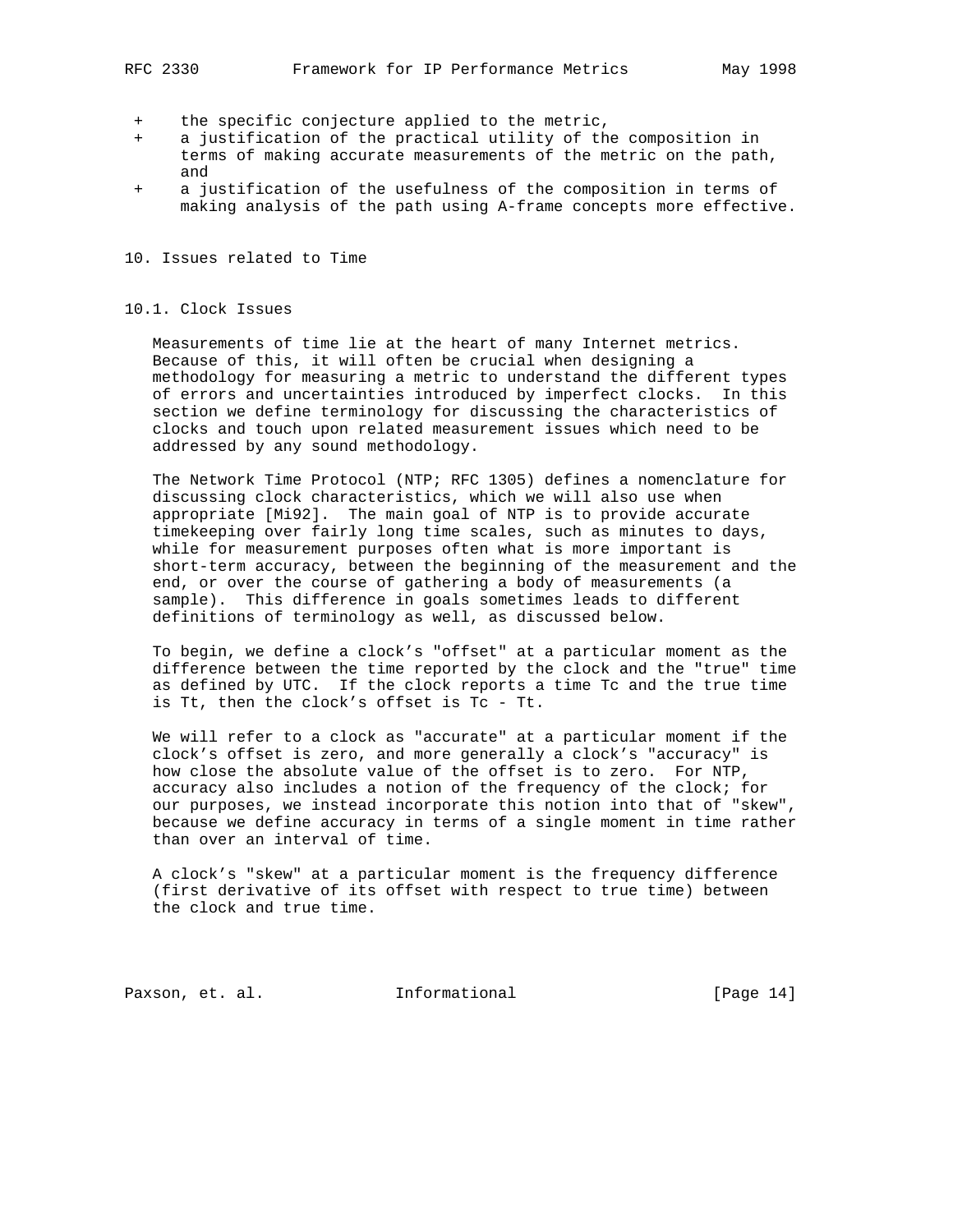As noted in RFC 1305, real clocks exhibit some variation in skew. That is, the second derivative of the clock's offset with respect to true time is generally non-zero. In keeping with RFC 1305, we define this quantity as the clock's "drift".

 A clock's "resolution" is the smallest unit by which the clock's time is updated. It gives a lower bound on the clock's uncertainty. (Note that clocks can have very fine resolutions and yet be wildly inaccurate.) Resolution is defined in terms of seconds. However, resolution is relative to the clock's reported time and not to true time, so for example a resolution of 10 ms only means that the clock updates its notion of time in 0.01 second increments, not that this is the true amount of time between updates.

 {Comment: Systems differ on how an application interface to the clock reports the time on subsequent calls during which the clock has not advanced. Some systems simply return the same unchanged time as given for previous calls. Others may add a small increment to the reported time to maintain monotone-increasing timestamps. For systems that do the latter, we do \*not\* consider these small increments when defining the clock's resolution. They are instead an impediment to assessing the clock's resolution, since a natural method for doing so is to repeatedly query the clock to determine the smallest non-zero difference in reported times.}

 It is expected that a clock's resolution changes only rarely (for example, due to a hardware upgrade).

 There are a number of interesting metrics for which some natural measurement methodologies involve comparing times reported by two different clocks. An example is one-way packet delay [AK97]. Here, the time required for a packet to travel through the network is measured by comparing the time reported by a clock at one end of the packet's path, corresponding to when the packet first entered the network, with the time reported by a clock at the other end of the path, corresponding to when the packet finished traversing the network.

 We are thus also interested in terminology for describing how two clocks C1 and C2 compare. To do so, we introduce terms related to those above in which the notion of "true time" is replaced by the time as reported by clock C1. For example, clock C2's offset relative to C1 at a particular moment is Tc2 - Tc1, the instantaneous difference in time reported by C2 and C1. To disambiguate between the use of the terms to compare two clocks versus the use of the terms to compare to true time, we will in the former case use the phrase "relative". So the offset defined earlier in this paragraph is the "relative offset" between C2 and C1.

Paxson, et. al. 10. Informational [Page 15]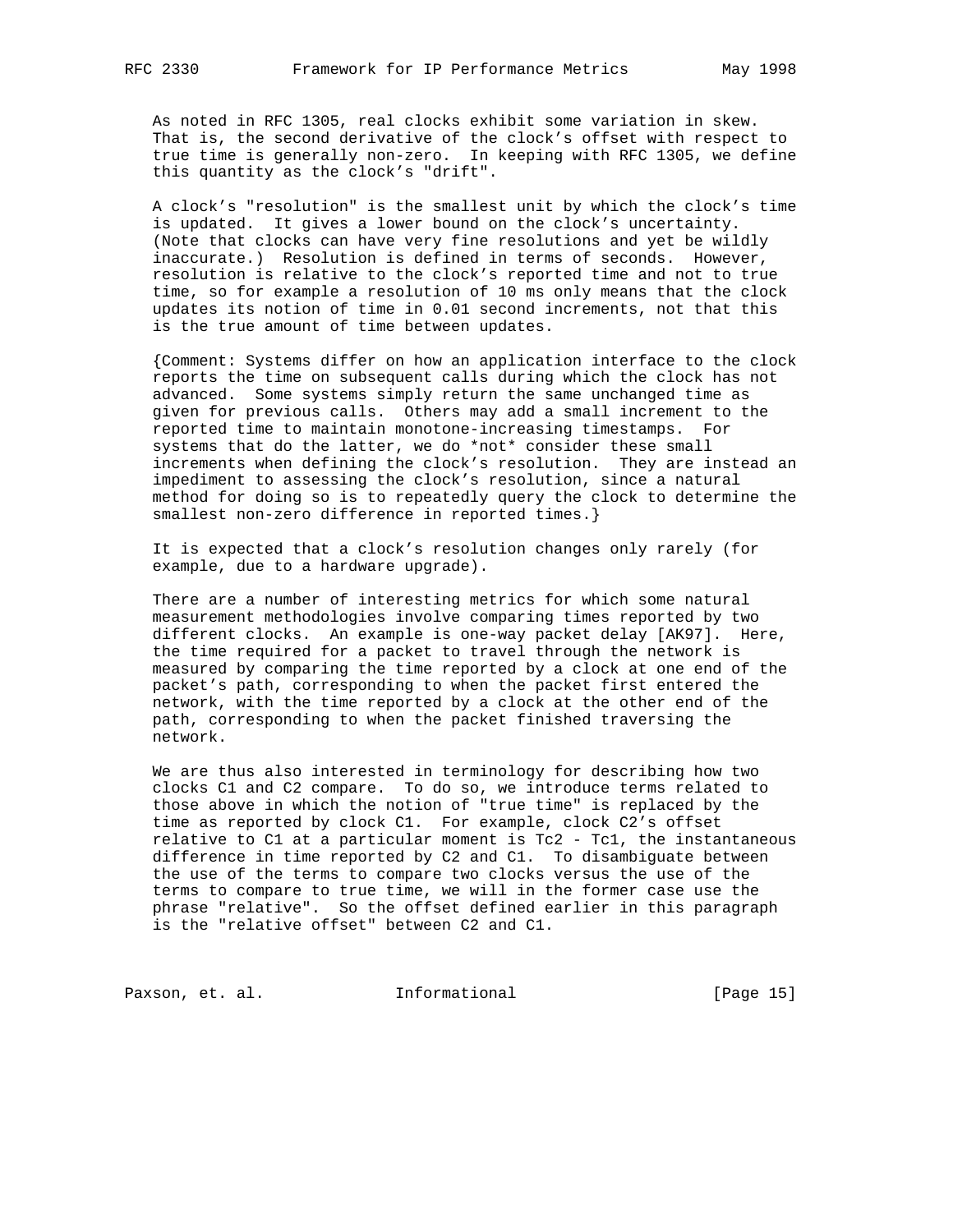When comparing clocks, the analog of "resolution" is not "relative resolution", but instead "joint resolution", which is the sum of the resolutions of C1 and C2. The joint resolution then indicates a conservative lower bound on the accuracy of any time intervals computed by subtracting timestamps generated by one clock from those generated by the other.

 If two clocks are "accurate" with respect to one another (their relative offset is zero), we will refer to the pair of clocks as "synchronized". Note that clocks can be highly synchronized yet arbitrarily inaccurate in terms of how well they tell true time. This point is important because for many Internet measurements, synchronization between two clocks is more important than the accuracy of the clocks. The is somewhat true of skew, too: as long as the absolute skew is not too great, then minimal relative skew is more important, as it can induce systematic trends in packet transit times measured by comparing timestamps produced by the two clocks.

 These distinctions arise because for Internet measurement what is often most important are differences in time as computed by comparing the output of two clocks. The process of computing the difference removes any error due to clock inaccuracies with respect to true time; but it is crucial that the differences themselves accurately reflect differences in true time.

 Measurement methodologies will often begin with the step of assuring that two clocks are synchronized and have minimal skew and drift. {Comment: An effective way to assure these conditions (and also clock accuracy) is by using clocks that derive their notion of time from an external source, rather than only the host computer's clock. (These latter are often subject to large errors.) It is further preferable that the clocks directly derive their time, for example by having immediate access to a GPS (Global Positioning System) unit.}

 Two important concerns arise if the clocks indirectly derive their time using a network time synchronization protocol such as NTP:

First, NTP's accuracy depends in part on the properties (particularly delay) of the Internet paths used by the NTP peers, and these might be exactly the properties that we wish to measure, so it would be unsound to use NTP to calibrate such measurements. + Second, NTP focuses on clock accuracy, which can come at the expense of short-term clock skew and drift. For example, when a host's clock is indirectly synchronized to a time source, if the synchronization intervals occur infrequently, then the host will sometimes be faced with the problem of how to adjust its current, incorrect time, Ti, with a considerably different, more accurate time it has just learned, Ta. Two general ways in which this is

Paxson, et. al. 1nformational [Page 16]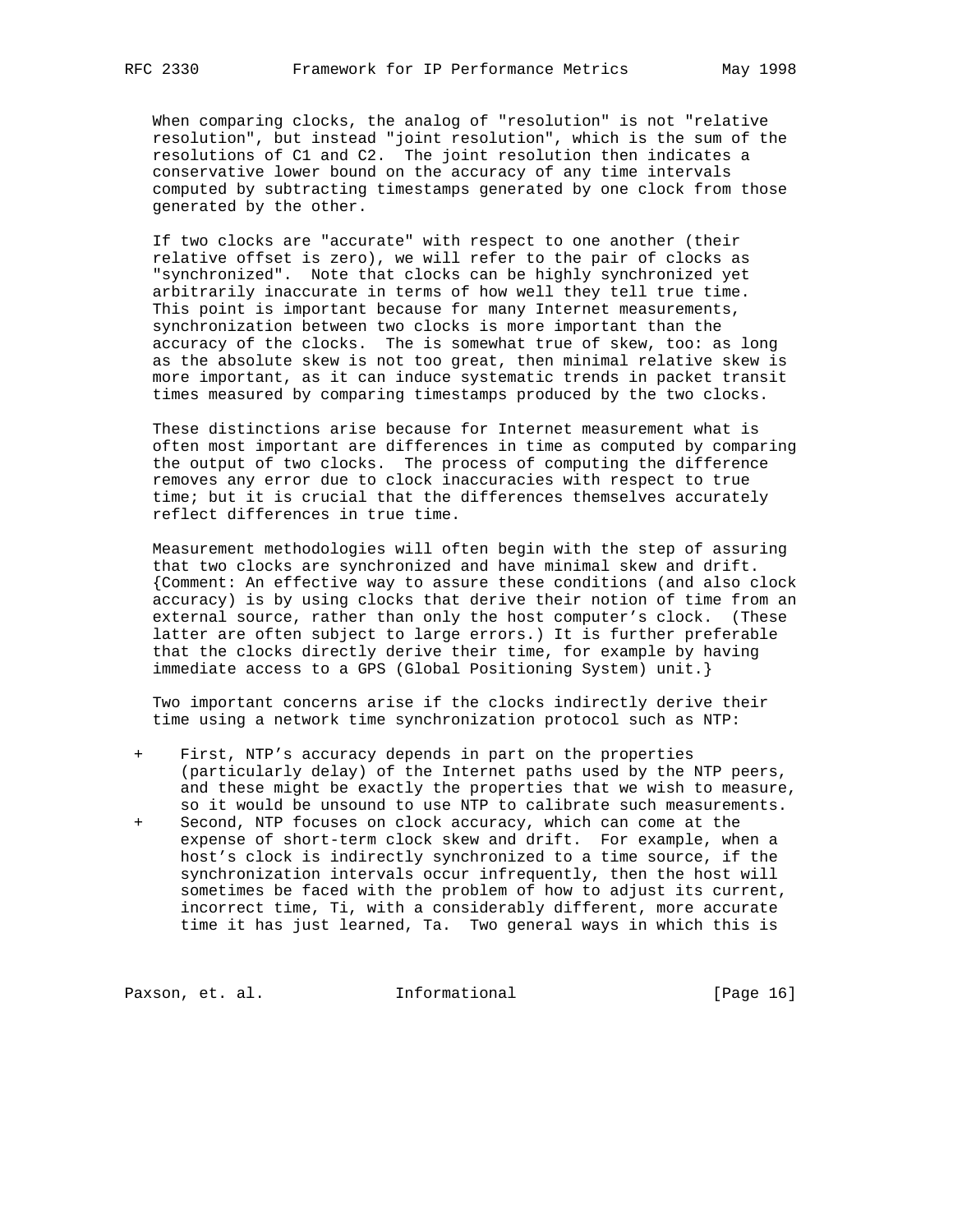done are to either immediately set the current time to Ta, or to adjust the local clock's update frequency (hence, its skew) so that at some point in the future the local time Ti' will agree with the more accurate time Ta'. The first mechanism introduces discontinuities and can also violate common assumptions that timestamps are monotone increasing. If the host's clock is set backward in time, sometimes this can be easily detected. If the clock is set forward in time, this can be harder to detect. The skew induced by the second mechanism can lead to considerable inaccuracies when computing differences in time, as discussed above.

 To illustrate why skew is a crucial concern, consider samples of one-way delays between two Internet hosts made at one minute intervals. The true transmission delay between the hosts might plausibly be on the order of 50 ms for a transcontinental path. If the skew between the two clocks is 0.01%, that is, 1 part in 10,000, then after 10 minutes of observation the error introduced into the measurement is 60 ms. Unless corrected, this error is enough to completely wipe out any accuracy in the transmission delay measurement. Finally, we note that assessing skew errors between unsynchronized network clocks is an open research area. (See [Pa97] for a discussion of detecting and compensating for these sorts of errors.) This shortcoming makes use of a solid, independent clock source such as GPS especially desirable.

10.2. The Notion of "Wire Time"

 Internet measurement is often complicated by the use of Internet hosts themselves to perform the measurement. These hosts can introduce delays, bottlenecks, and the like that are due to hardware or operating system effects and have nothing to do with the network behavior we would like to measure. This problem is particularly acute when timestamping of network events occurs at the application level.

 In order to provide a general way of talking about these effects, we introduce two notions of "wire time". These notions are only defined in terms of an Internet host H observing an Internet link L at a particular location:

For a given packet P, the 'wire arrival time' of P at H on L is the first time T at which any bit of P has appeared at H's observational position on L.

Paxson, et. al. **Informational** [Page 17]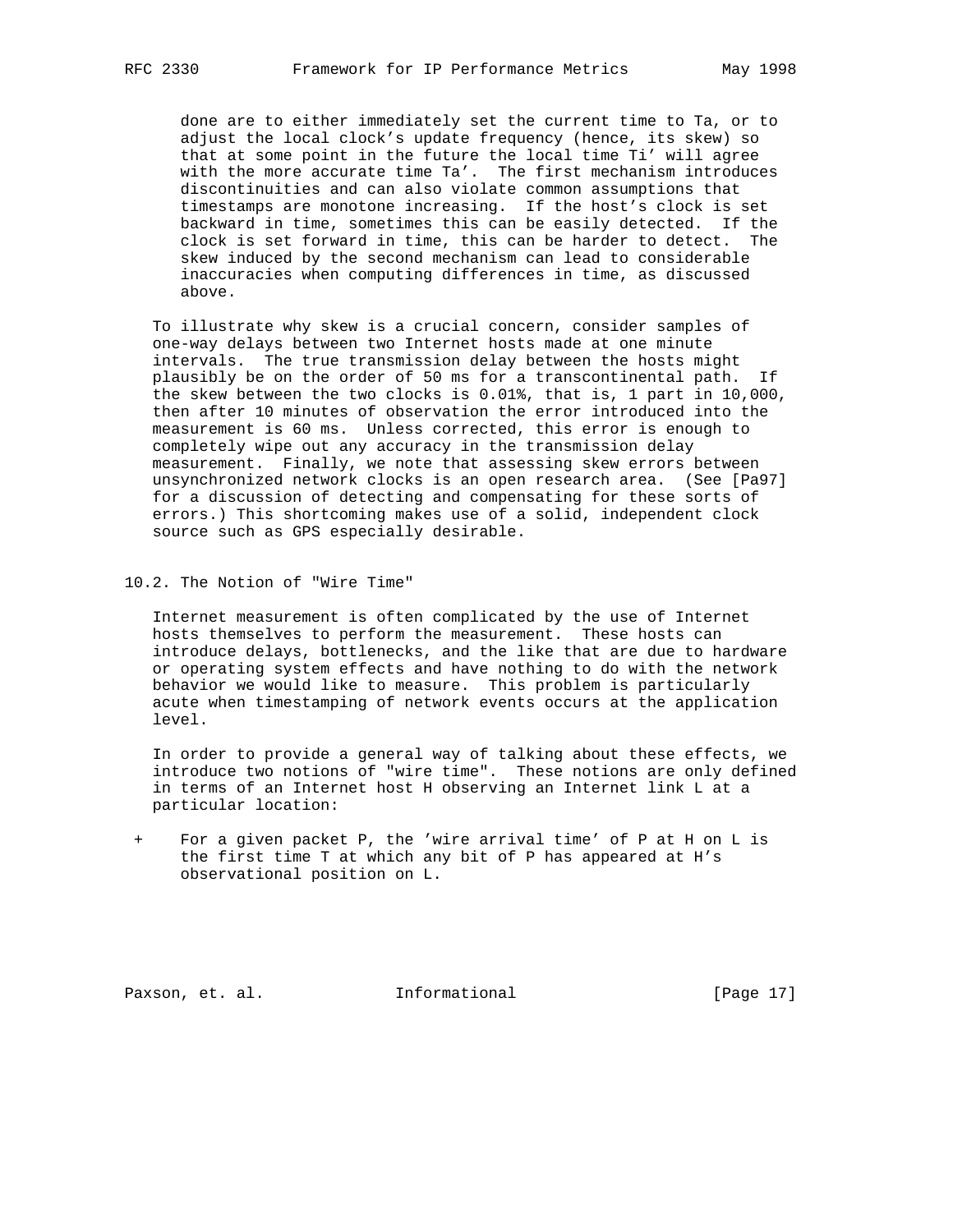+ For a given packet P, the 'wire exit time' of P at H on L is the first time T at which all the bits of P have appeared at H's observational position on L.

 Note that intrinsic to the definition is the notion of where on the link we are observing. This distinction is important because for large-latency links, we may obtain very different times depending on exactly where we are observing the link. We could allow the observational position to be an arbitrary location along the link; however, we define it to be in terms of an Internet host because we anticipate in practice that, for IPPM metrics, all such timing will be constrained to be performed by Internet hosts, rather than specialized hardware devices that might be able to monitor a link at locations where a host cannot. This definition also takes care of the problem of links that are comprised of multiple physical channels. Because these multiple channels are not visible at the IP layer, they cannot be individually observed in terms of the above definitions.

 It is possible, though one hopes uncommon, that a packet P might make multiple trips over a particular link L, due to a forwarding loop. These trips might even overlap, depending on the link technology. Whenever this occurs, we define a separate wire time associated with each instance of P seen at H's position on the link. This definition is worth making because it serves as a reminder that notions like \*the\* unique time a packet passes a point in the Internet are inherently slippery.

 The term wire time has historically been used to loosely denote the time at which a packet appeared on a link, without exactly specifying whether this refers to the first bit, the last bit, or some other consideration. This informal definition is generally already very useful, as it is usually used to make a distinction between when the packet's propagation delays begin and cease to be due to the network rather than the endpoint hosts.

 When appropriate, metrics should be defined in terms of wire times rather than host endpoint times, so that the metric's definition highlights the issue of separating delays due to the host from those due to the network.

 We note that one potential difficulty when dealing with wire times concerns IP fragments. It may be the case that, due to fragmentation, only a portion of a particular packet passes by H's location. Such fragments are themselves legitimate packets and have well-defined wire times associated with them; but the larger IP packet corresponding to their aggregate may not.

Paxson, et. al. 10. Informational [Page 18]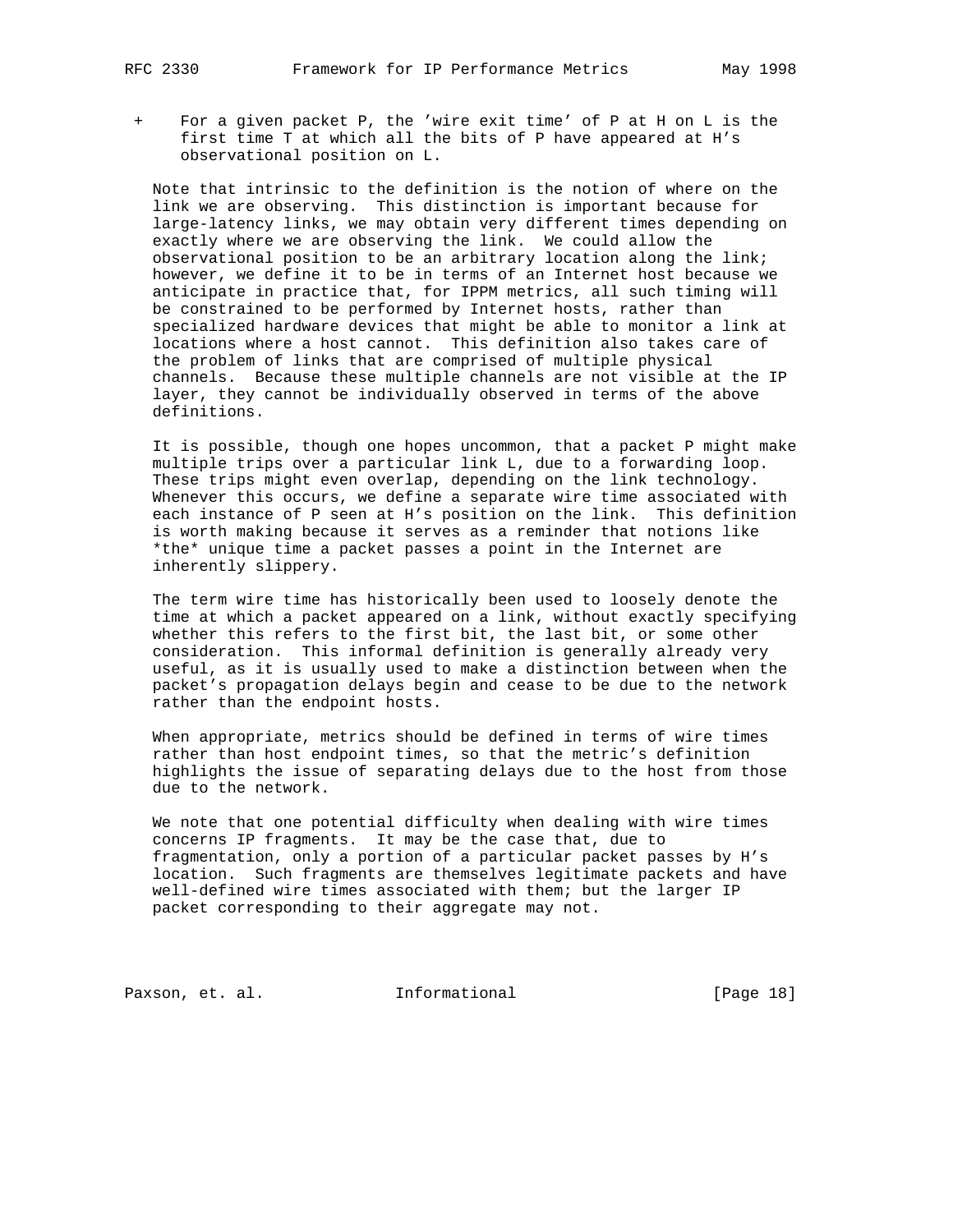We also note that these notions have not, to our knowledge, been previously defined in exact terms for Internet traffic. Consequently, we may find with experience that these definitions require some adjustment in the future.

 {Comment: It can sometimes be difficult to measure wire times. One technique is to use a packet filter to monitor traffic on a link. The architecture of these filters often attempts to associate with each packet a timestamp as close to the wire time as possible. We note however that one common source of error is to run the packet filter on one of the endpoint hosts. In this case, it has been observed that some packet filters receive for some packets timestamps corresponding to when the packet was \*scheduled\* to be injected into the network, rather than when it actually was \*sent\* out onto the network (wire time). There can be a substantial difference between these two times. A technique for dealing with this problem is to run the packet filter on a separate host that passively monitors the given link. This can be problematic however for some link technologies. See [Pa97] for a discussion of the sorts of errors packet filters can exhibit. Finally, we note that packet filters will often only capture the first fragment of a fragmented IP packet, due to the use of filtering on fields in the IP and transport protocol headers. As we generally desire our measurement methodologies to avoid the complexity of creating fragmented traffic, one strategy for dealing with their presence as detected by a packet filter is to flag that the measured traffic has an unusual form and abandon further analysis of the packet timing.}

#### 11. Singletons, Samples, and Statistics

 With experience we have found it useful to introduce a separation between three distinct -- yet related -- notions:

- By a 'singleton' metric, we refer to metrics that are, in a sense, atomic. For example, a single instance of "bulk throughput capacity" from one host to another might be defined as a singleton metric, even though the instance involves measuring the timing of a number of Internet packets.
- + By a 'sample' metric, we refer to metrics derived from a given singleton metric by taking a number of distinct instances together. For example, we might define a sample metric of one-way delays from one host to another as an hour's worth of measurements, each made at Poisson intervals with a mean spacing of one second.

Paxson, et. al. **Informational** [Page 19]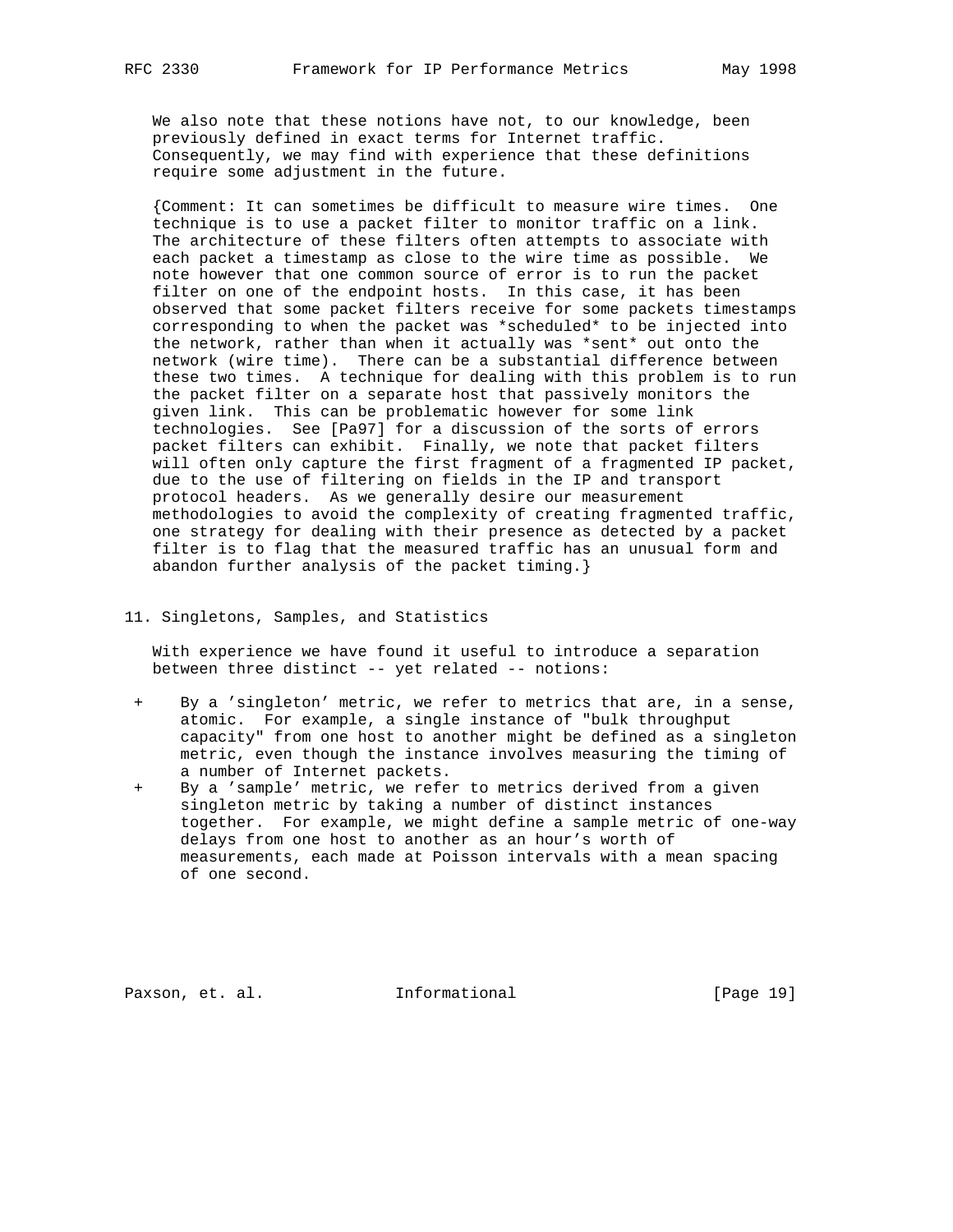By a 'statistical' metric, we refer to metrics derived from a given sample metric by computing some statistic of the values defined by the singleton metric on the sample. For example, the mean of all the one-way delay values on the sample given above might be defined as a statistical metric.

 By applying these notions of singleton, sample, and statistic in a consistent way, we will be able to reuse lessons learned about how to define samples and statistics on various metrics. The orthogonality among these three notions will thus make all our work more effective and more intelligible by the community.

 In the remainder of this section, we will cover some topics in sampling and statistics that we believe will be important to a variety of metric definitions and measurement efforts.

11.1. Methods of Collecting Samples

 The main reason for collecting samples is to see what sort of variations and consistencies are present in the metric being measured. These variations might be with respect to different points in the Internet, or different measurement times. When assessing variations based on a sample, one generally makes an assumption that the sample is "unbiased", meaning that the process of collecting the measurements in the sample did not skew the sample so that it no longer accurately reflects the metric's variations and consistencies.

 One common way of collecting samples is to make measurements separated by fixed amounts of time: periodic sampling. Periodic sampling is particularly attractive because of its simplicity, but it suffers from two potential problems:

- + If the metric being measured itself exhibits periodic behavior, then there is a possibility that the sampling will observe only part of the periodic behavior if the periods happen to agree (either directly, or if one is a multiple of the other). Related to this problem is the notion that periodic sampling can be easily anticipated. Predictable sampling is susceptible to manipulation if there are mechanisms by which a network component's behavior can be temporarily changed such that the sampling only sees the modified behavior.
- + The act of measurement can perturb what is being measured (for example, injecting measurement traffic into a network alters the congestion level of the network), and repeated periodic perturbations can drive a network into a state of synchronization (cf. [FJ94]), greatly magnifying what might individually be minor effects.

Paxson, et. al. 1nformational [Page 20]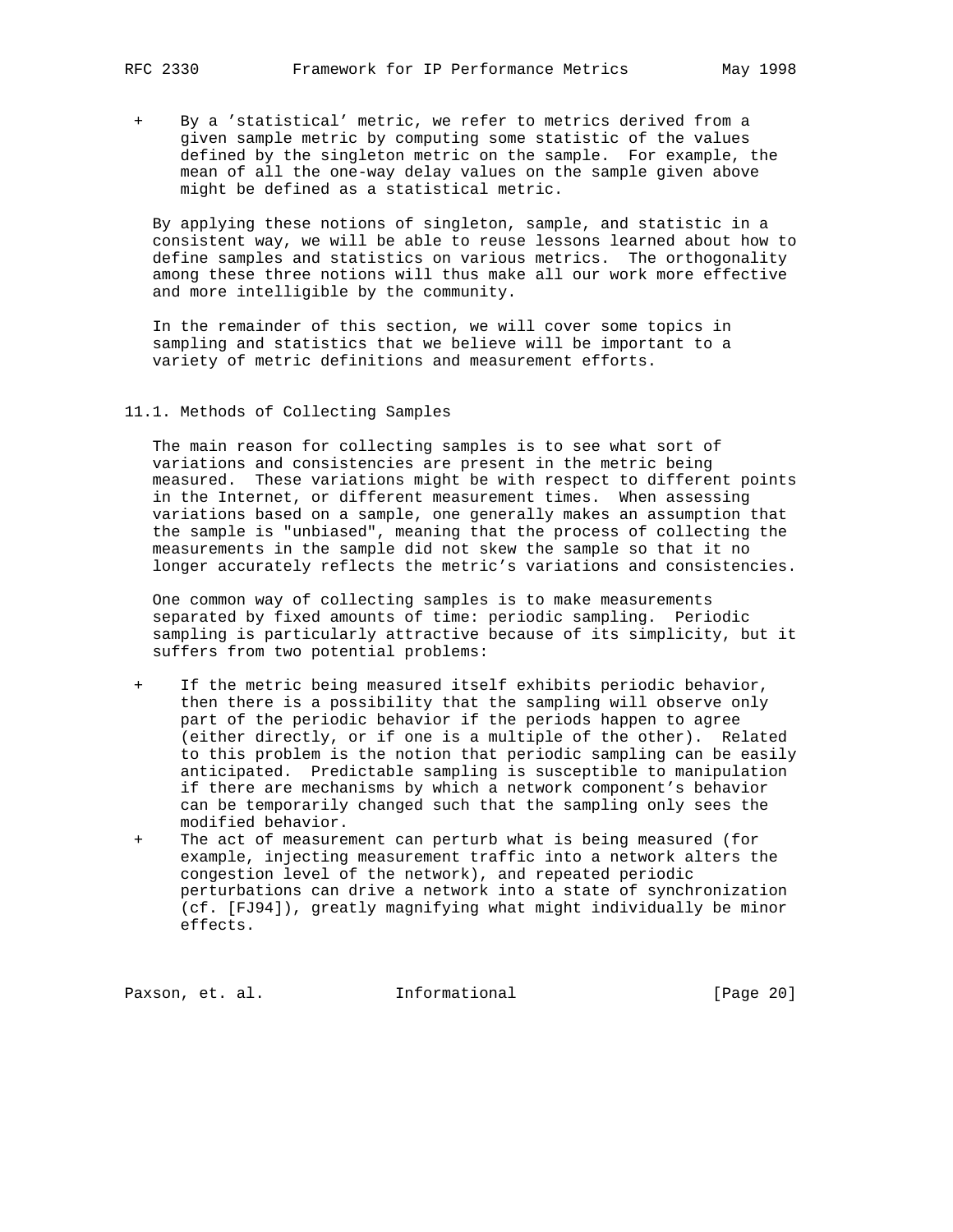A more sound approach is based on "random additive sampling": samples are separated by independent, randomly generated intervals that have a common statistical distribution G(t) [BM92]. The quality of this sampling depends on the distribution  $G(t)$ . For example, if  $G(t)$  generates a constant value g with probability one, then the sampling reduces to periodic sampling with a period of g.

 Random additive sampling gains significant advantages. In general, it avoids synchronization effects and yields an unbiased estimate of the property being sampled. The only significant drawbacks with it are:

- it complicates frequency-domain analysis, because the samples do not occur at fixed intervals such as assumed by Fourier-transform techniques; and
- unless  $G(t)$  is the exponential distribution (see below), sampling still remains somewhat predictable, as discussed for periodic sampling above.

11.1.1. Poisson Sampling

It can be proved that if  $G(t)$  is an exponential distribution with rate lambda, that is

 $G(t) = 1 - exp(-lambda * t)$ 

 then the arrival of new samples \*cannot\* be predicted (and, again, the sampling is unbiased). Furthermore, the sampling is asymptotically unbiased even if the act of sampling affects the network's state. Such sampling is referred to as "Poisson sampling". It is not prone to inducing synchronization, it can be used to accurately collect measurements of periodic behavior, and it is not prone to manipulation by anticipating when new samples will occur.

 Because of these valuable properties, we in general prefer that samples of Internet measurements are gathered using Poisson sampling. {Comment: We note, however, that there may be circumstances that favor use of a different  $G(t)$ . For example, the exponential distribution is unbounded, so its use will on occasion generate lengthy spaces between sampling times. We might instead desire to bound the longest such interval to a maximum value dT, to speed the convergence of the estimation derived from the sampling. This could be done by using

 $G(t) = Unif(0, dT)$ 

Paxson, et. al. 1nformational 1999 [Page 21]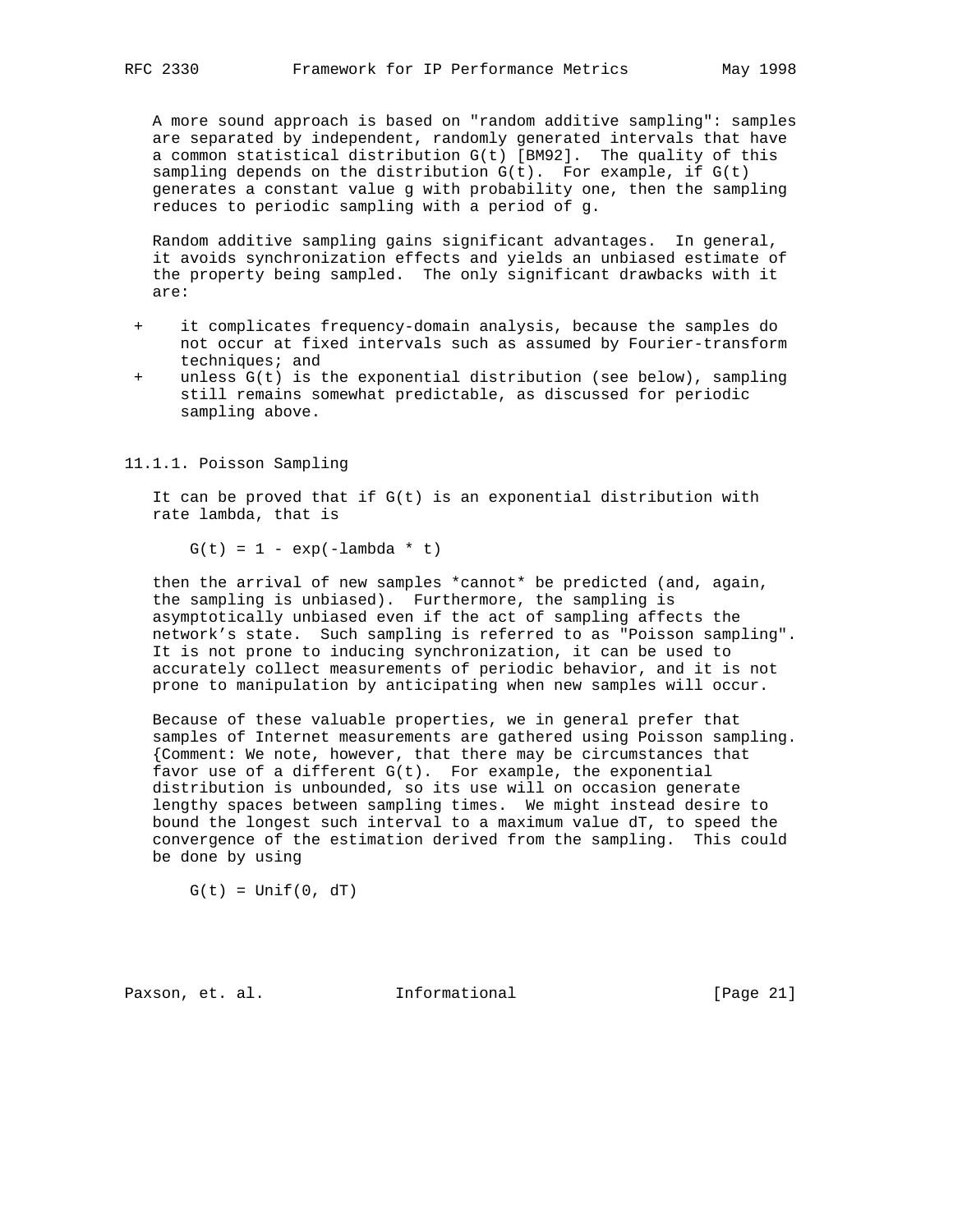that is, the uniform distribution between 0 and dT. This sampling, of course, becomes highly predictable if an interval of nearly length dT has elapsed without a sample occurring.}

 In its purest form, Poisson sampling is done by generating independent, exponentially distributed intervals and gathering a single measurement after each interval has elapsed. It can be shown that if starting at time T one performs Poisson sampling over an interval dT, during which a total of N measurements happen to be made, then those measurements will be uniformly distributed over the interval [T, T+dT]. So another way of conducting Poisson sampling is to pick dT and N and generate N random sampling times uniformly over the interval [T, T+dT]. The two approaches are equivalent, except if N and dT are externally known. In that case, the property of not being able to predict measurement times is weakened (the other properties still hold). The N/dT approach has an advantage that dealing with fixed values of N and dT can be simpler than dealing with a fixed lambda but variable numbers of measurements over variably-sized intervals.

### 11.1.2. Geometric Sampling

 Closely related to Poisson sampling is "geometric sampling", in which external events are measured with a fixed probability p. For example, one might capture all the packets over a link but only record the packet to a trace file if a randomly generated number uniformly distributed between 0 and 1 is less than a given p. Geometric sampling has the same properties of being unbiased and not predictable in advance as Poisson sampling, so if it fits a particular Internet measurement task, it too is sound. See [CPB93] for more discussion.

### 11.1.3. Generating Poisson Sampling Intervals

 To generate Poisson sampling intervals, one first determines the rate lambda at which the singleton measurements will on average be made (e.g., for an average sampling interval of 30 seconds, we have lambda = 1/30, if the units of time are seconds). One then generates a series of exponentially-distributed (pseudo) random numbers E1, E2, ..., En. The first measurement is made at time E1, the next at time E1+E2, and so on.

 One technique for generating exponentially-distributed (pseudo) random numbers is based on the ability to generate U1, U2, ..., Un, (pseudo) random numbers that are uniformly distributed between 0 and 1. Many computers provide libraries that can do this. Given such

Paxson, et. al. 1nformational [Page 22]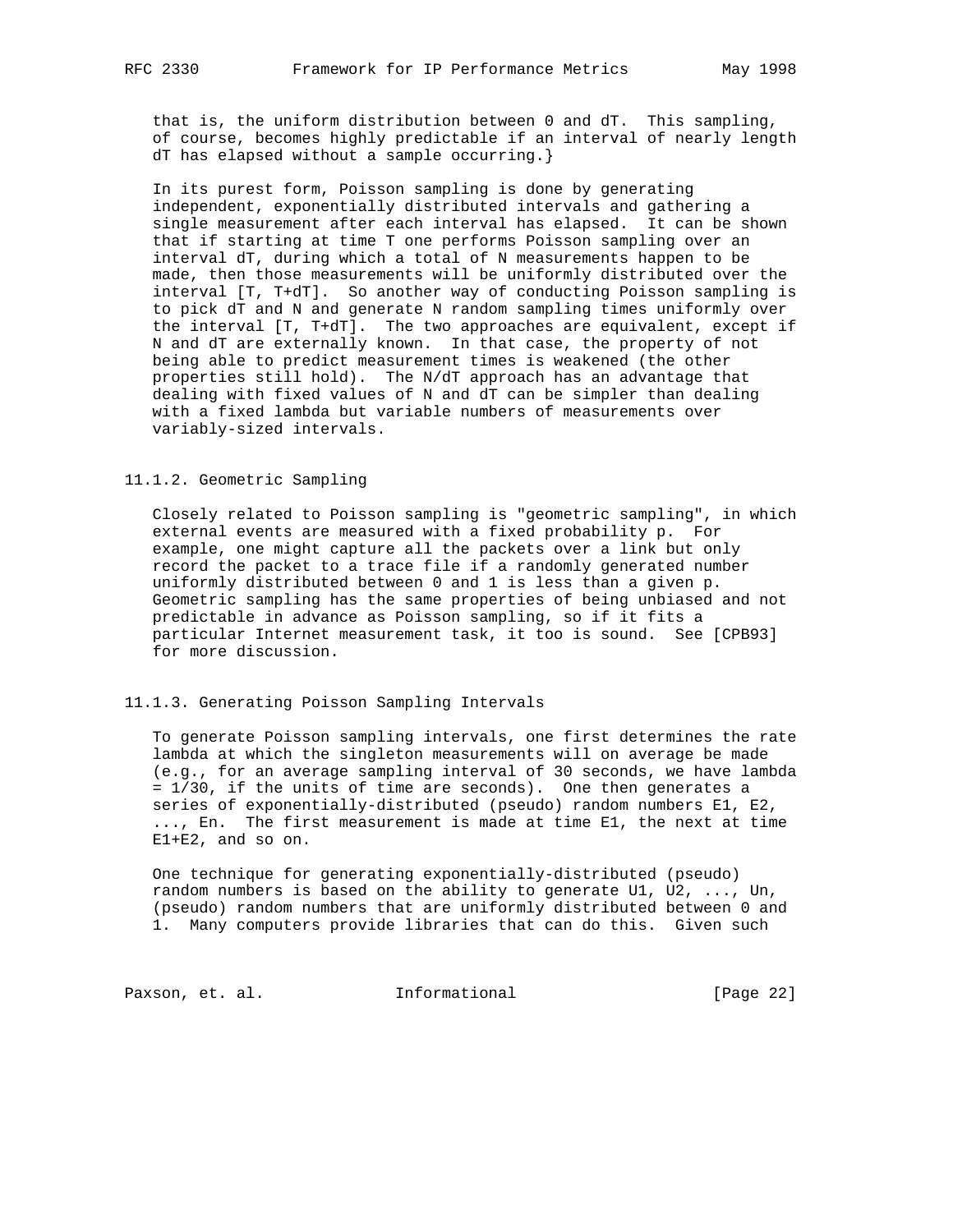Ui, to generate Ei one uses:

Ei =  $-log(Ui) / lambda$ 

 where log(Ui) is the natural logarithm of Ui. {Comment: This technique is an instance of the more general "inverse transform" method for generating random numbers with a given distribution.}

Implementation details:

 There are at least three different methods for approximating Poisson sampling, which we describe here as Methods 1 through 3. Method 1 is the easiest to implement and has the most error, and method 3 is the most difficult to implement and has the least error (potentially none).

Method 1 is to proceed as follows:

- 1. Generate E1 and wait that long.
- 2. Perform a measurement.
- 3. Generate E2 and wait that long.
- 4. Perform a measurement.
- 5. Generate E3 and wait that long.
- 6. Perform a measurement ...

 The problem with this approach is that the "Perform a measurement" steps themselves take time, so the sampling is not done at times E1, E1+E2, etc., but rather at E1, E1+M1+E2, etc., where Mi is the amount of time required for the i'th measurement. If Mi is very small compared to 1/lambda then the potential error introduced by this technique is likewise small. As Mi becomes a non-negligible fraction of 1/lambda, the potential error increases.

 Method 2 attempts to correct this error by taking into account the amount of time required by the measurements (i.e., the Mi's) and adjusting the waiting intervals accordingly:

- 1. Generate E1 and wait that long.
- 2. Perform a measurement and measure M1, the time it took to do so.
	- 3. Generate E2 and wait for a time E2-M1.
	- 4. Perform a measurement and measure M2 ..

This approach works fine as long as  $E{i+1} > = Mi$ . But if  $E{i+1} < Mi$  then it is impossible to wait the proper amount of time. (Note that this case corresponds to needing to perform two measurements simultaneously.)

Paxson, et. al. **Informational** [Page 23]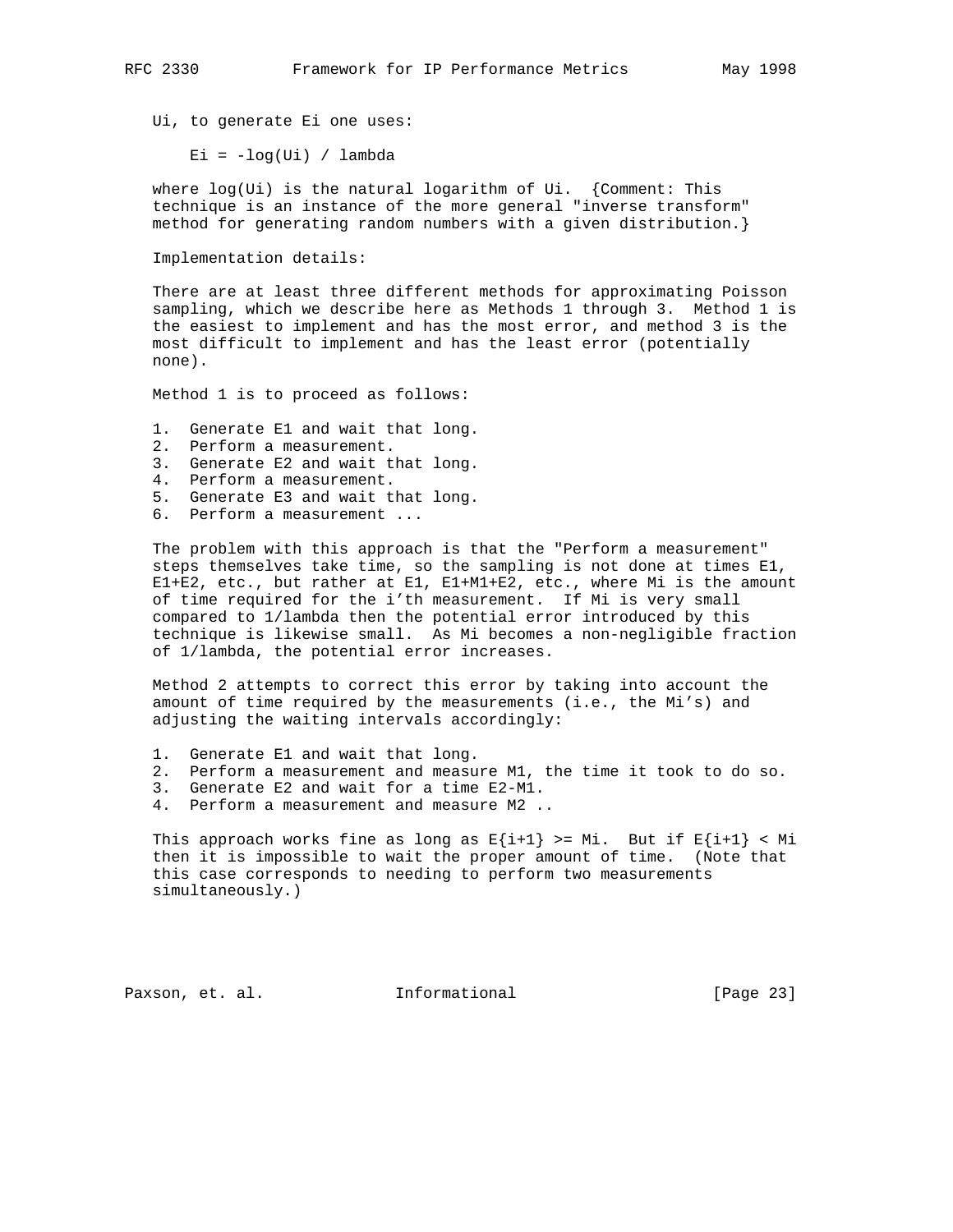Method 3 is generating a schedule of measurement times E1, E1+E2, etc., and then sticking to it:

- 1. Generate E1, E2, ..., En.
- 2. Compute measurement times T1, T2, ..., Tn, as Ti = E1 + ... + Ei.
- 3. Arrange that at times T1, T2, ..., Tn, a measurement is made.

 By allowing simultaneous measurements, Method 3 avoids the shortcomings of Methods 1 and 2. If, however, simultaneous measurements interfere with one another, then Method 3 does not gain any benefit and may actually prove worse than Methods 1 or 2.

 For Internet phenomena, it is not known to what degree the inaccuracies of these methods are significant. If the Mi's are much less than 1/lambda, then any of the three should suffice. If the Mi's are less than 1/lambda but perhaps not greatly less, then Method 2 is preferred to Method 1. If simultaneous measurements do not interfere with one another, then Method 3 is preferred, though it can be considerably harder to implement.

### 11.2. Self-Consistency

 A fundamental requirement for a sound measurement methodology is that measurement be made using as few unconfirmed assumptions as possible. Experience has painfully shown how easy it is to make an (often implicit) assumption that turns out to be incorrect. An example is incorporating into a measurement the reading of a clock synchronized to a highly accurate source. It is easy to assume that the clock is therefore accurate; but due to software bugs, a loss of power in the source, or a loss of communication between the source and the clock, the clock could actually be quite inaccurate.

This is not to arque that one must not make \*any\* assumptions when measuring, but rather that, to the extent which is practical, assumptions should be tested. One powerful way for doing so involves checking for self-consistency. Such checking applies both to the observed value(s) of the measurement \*and the values used by the measurement process itself\*. A simple example of the former is that when computing a round trip time, one should check to see if it is negative. Since negative time intervals are non-physical, if it ever is negative that finding immediately flags an error. \*These sorts of errors should then be investigated!\* It is crucial to determine where the error lies, because only by doing so diligently can we build up faith in a methodology's fundamental soundness. For example, it could be that the round trip time is negative because during the measurement the clock was set backward in the process of synchronizing it with another source. But it could also be that the

Paxson, et. al. 1nformational 1999 [Page 24]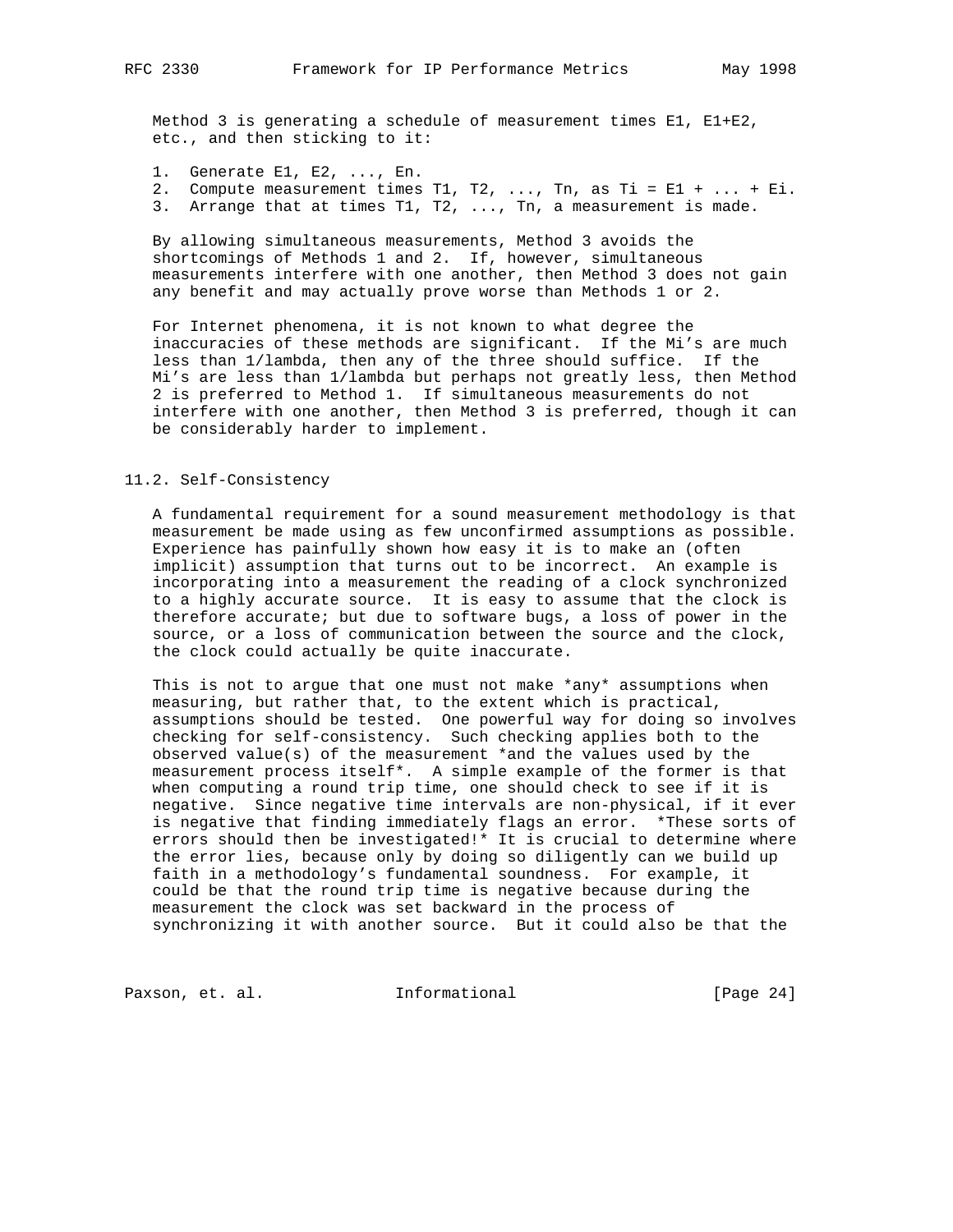measurement program accesses uninitialized memory in one of its computations and, only very rarely, that leads to a bogus computation. This second error is more serious, if the same program is used by others to perform the same measurement, since then they too will suffer from incorrect results. Furthermore, once uncovered it can be completely fixed.

 A more subtle example of testing for self-consistency comes from gathering samples of one-way Internet delays. If one has a large sample of such delays, it may well be highly telling to, for example, fit a line to the pairs of (time of measurement, measured delay), to see if the resulting line has a clearly non-zero slope. If so, a possible interpretation is that one of the clocks used in the measurements is skewed relative to the other. Another interpretation is that the slope is actually due to genuine network effects. Determining which is indeed the case will often be highly illuminating. (See [Pa97] for a discussion of distinguishing between relative clock skew and genuine network effects.) Furthermore, if making this check is part of the methodology, then a finding that the long-term slope is very near zero is positive evidence that the measurements are probably not biased by a difference in skew.

 A final example illustrates checking the measurement process itself for self-consistency. Above we outline Poisson sampling techniques, based on generating exponentially-distributed intervals. A sound measurement methodology would include testing the generated intervals to see whether they are indeed exponentially distributed (and also to see if they suffer from correlation). In the appendix we discuss and give C code for one such technique, a general-purpose, well-regarded goodness-of-fit test called the Anderson-Darling test.

 Finally, we note that what is truly relevant for Poisson sampling of Internet metrics is often not when the measurements began but the wire times corresponding to the measurement process. These could well be different, due to complications on the hosts used to perform the measurement. Thus, even those with complete faith in their pseudo-random number generators and subsequent algorithms are encouraged to consider how they might test the assumptions of each measurement procedure as much as possible.

# 11.3. Defining Statistical Distributions

 One way of describing a collection of measurements (a sample) is as a statistical distribution -- informally, as percentiles. There are several slightly different ways of doing so. In this section we define a standard definition to give uniformity to these descriptions.

Paxson, et. al. 10. Informational [Page 25]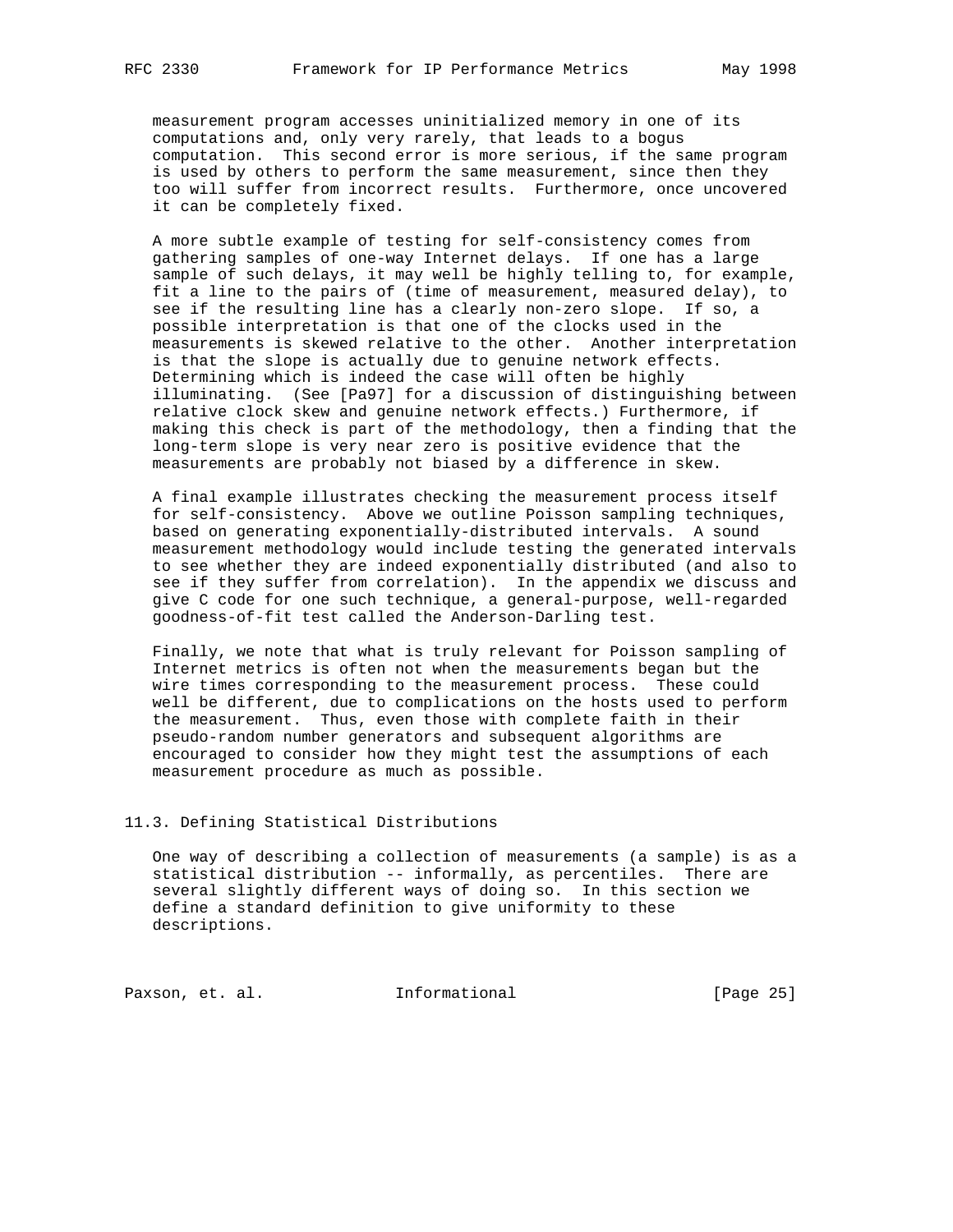The "empirical distribution function" (EDF) of a set of scalar measurements is a function  $F(x)$  which for any x gives the fractional proportion of the total measurements that were  $\leq x$ . If x is less than the minimum value observed, then  $F(x)$  is 0. If it is greater or equal to the maximum value observed, then  $F(x)$  is 1.

For example, given the 6 measurements:

 $-2$ , 7, 7, 4, 18,  $-5$ 

Then  $F(-8) = 0$ ,  $F(-5) = 1/6$ ,  $F(-5.0001) = 0$ ,  $F(-4.999) = 1/6$ ,  $F(7) =$  $5/6$ ,  $F(18) = 1$ ,  $F(239) = 1$ .

 Note that we can recover the different measured values and how many times each occurred from  $F(x)$  -- no information regarding the range in values is lost. Summarizing measurements using histograms, on the other hand, in general loses information about the different values observed, so the EDF is preferred.

 Using either the EDF or a histogram, however, we do lose information regarding the order in which the values were observed. Whether this loss is potentially significant will depend on the metric being measured.

 We will use the term "percentile" to refer to the smallest value of x for which  $F(x)$  >= a given percentage. So the 50th percentile of the example above is 4, since  $F(4) = 3/6 = 50$ ; the 25th percentile is -2, since  $F(-5) = 1/6 < 25$ , and  $F(-2) = 2/6 > = 25$ ; the 100th percentile is 18; and the 0th percentile is -infinity, as is the 15th percentile.

 Care must be taken when using percentiles to summarize a sample, because they can lend an unwarranted appearance of more precision than is really available. Any such summary must include the sample size N, because any percentile difference finer than 1/N is below the resolution of the sample.

See [DS86] for more details regarding EDF's.

 We close with a note on the common (and important!) notion of median. In statistics, the median of a distribution is defined to be the point X for which the probability of observing a value <= X is equal to the probability of observing a value > X. When estimating the median of a set of observations, the estimate depends on whether the number of observations, N, is odd or even:

Paxson, et. al. **Informational** [Page 26]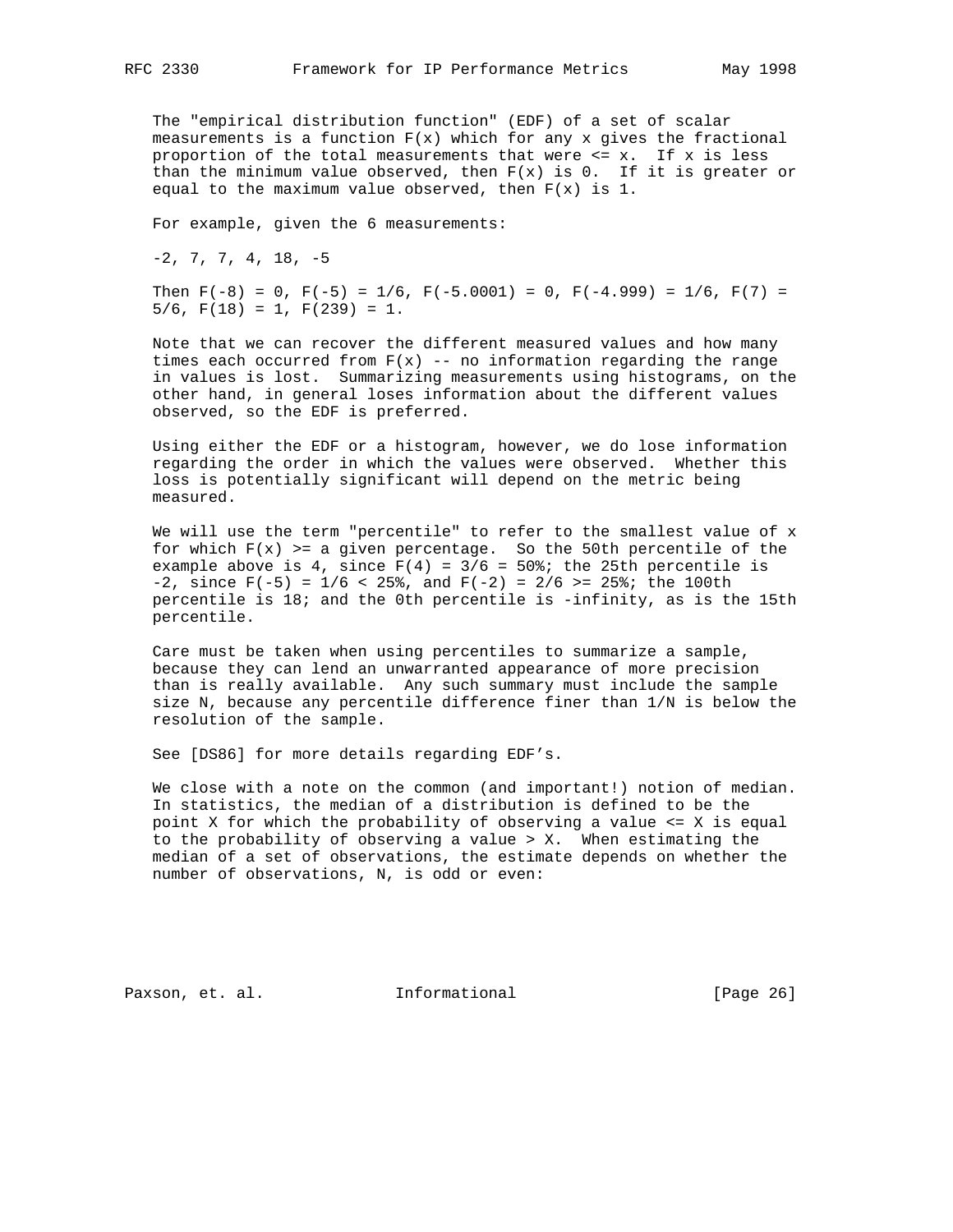- + If N is odd, then the 50th percentile as defined above is used as the estimated median.
- If N is even, then the estimated median is the average of the central two observations; that is, if the observations are sorted in ascending order and numbered from 1 to N, where  $N = 2*K$ , then the estimated median is the average of the  $(K)'$ th and  $(K+1)'$ th observations.

 Usually the term "estimated" is dropped from the phrase "estimated median" and this value is simply referred to as the "median".

#### 11.4. Testing For Goodness-of-Fit

 For some forms of measurement calibration we need to test whether a set of numbers is consistent with those numbers having been drawn from a particular distribution. An example is that to apply a self consistency check to measurements made using a Poisson process, one test is to see whether the spacing between the sampling times does indeed reflect an exponential distribution; or if the dT/N approach discussed above was used, whether the times are uniformly distributed across [T, dT].

 {Comment: There are at least three possible sets of values we could test: the scheduled packet transmission times, as determined by use of a pseudo-random number generator; user-level timestamps made just before or after the system call for transmitting the packet; and wire times for the packets as recorded using a packet filter. All three of these are potentially informative: failures for the scheduled times to match an exponential distribution indicate inaccuracies in the random number generation; failures for the user-level times indicate inaccuracies in the timers used to schedule transmission; and failures for the wire times indicate inaccuracies in actually transmitting the packets, perhaps due to contention for a shared resource.}

 There are a large number of statistical goodness-of-fit techniques for performing such tests. See [DS86] for a thorough discussion. That reference recommends the Anderson-Darling EDF test as being a good all-purpose test, as well as one that is especially good at detecting deviations from a given distribution in the lower and upper tails of the EDF.

 It is important to understand that the nature of goodness-of-fit tests is that one first selects a "significance level", which is the probability that the test will erroneously declare that the EDF of a given set of measurements fails to match a particular distribution when in fact the measurements do indeed reflect that distribution.

Paxson, et. al. 1nformational [Page 27]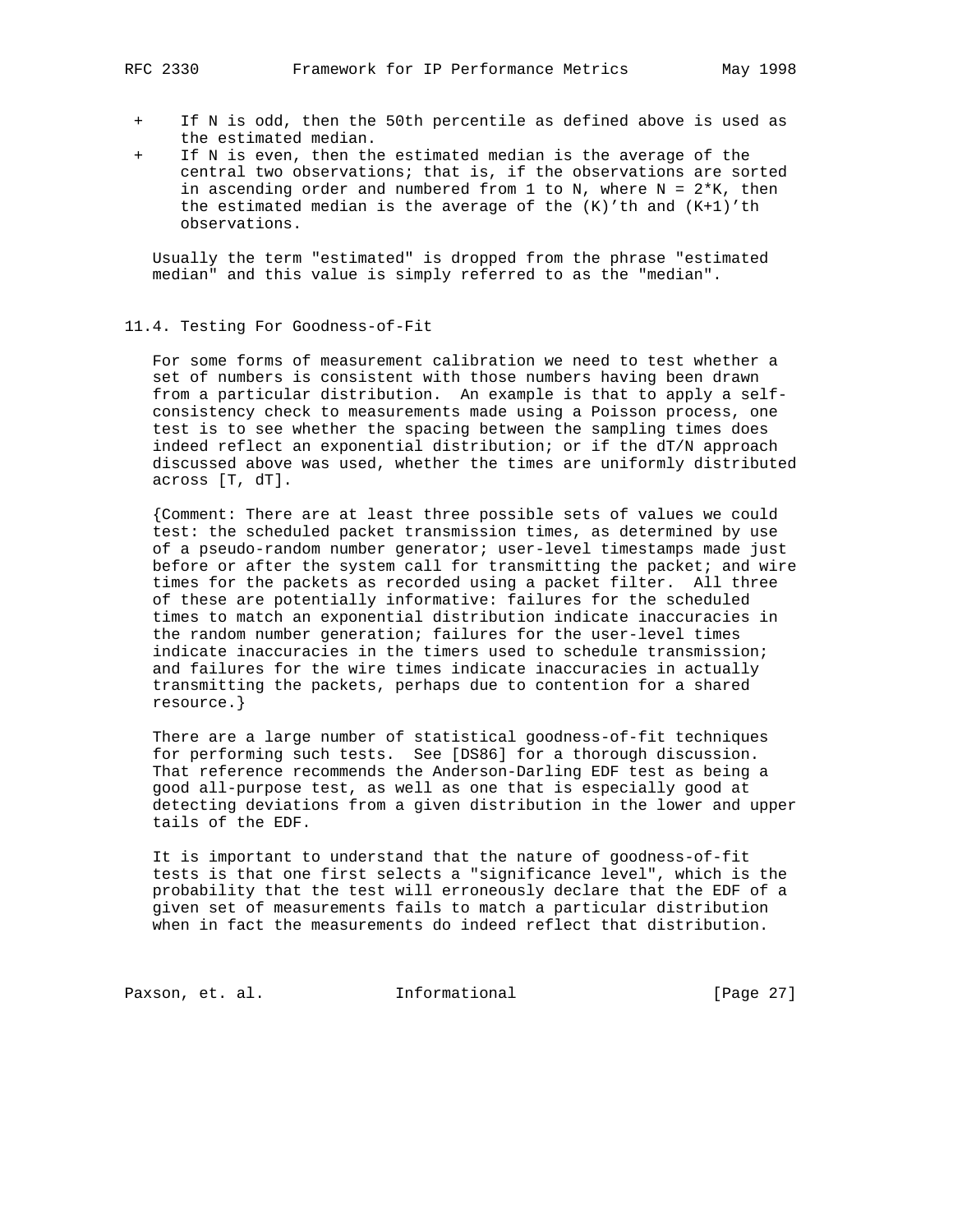Unless otherwise stated, IPPM goodness-of-fit tests are done using 5% significance. This means that if the test is applied to 100 samples and 5 of those samples are deemed to have failed the test, then the samples are all consistent with the distribution being tested. If significantly more of the samples fail the test, then the assumption that the samples are consistent with the distribution being tested must be rejected. If significantly fewer of the samples fail the test, then the samples have potentially been doctored too well to fit the distribution. Similarly, some goodness-of-fit tests (including Anderson-Darling) can detect whether it is likely that a given sample was doctored. We also use a significance of 5% for this case; that is, the test will report that a given honest sample is "too good to be true" 5% of the time, so if the test reports this finding significantly more often than one time out of twenty, it is an indication that something unusual is occurring.

 The appendix gives sample C code for implementing the Anderson- Darling test, as well as further discussing its use.

 See [Pa94] for a discussion of goodness-of-fit and closeness-of-fit tests in the context of network measurement.

#### 12. Avoiding Stochastic Metrics

 When defining metrics applying to a path, subpath, cloud, or other network element, we in general do not define them in stochastic terms (probabilities). We instead prefer a deterministic definition. So, for example, rather than defining a metric about a "packet loss probability between A and B", we would define a metric about a "packet loss rate between A and B". (A measurement given by the first definition might be "0.73", and by the second "73 packets out of 100".)

 We emphasize that the above distinction concerns the \*definitions\* of \*metrics\*. It is not intended to apply to what sort of techniques we might use to analyze the results of measurements.

 The reason for this distinction is as follows. When definitions are made in terms of probabilities, there are often hidden assumptions in the definition about a stochastic model of the behavior being measured. The fundamental goal with avoiding probabilities in our metric definitions is to avoid biasing our definitions by these hidden assumptions.

Paxson, et. al. **Informational** [Page 28]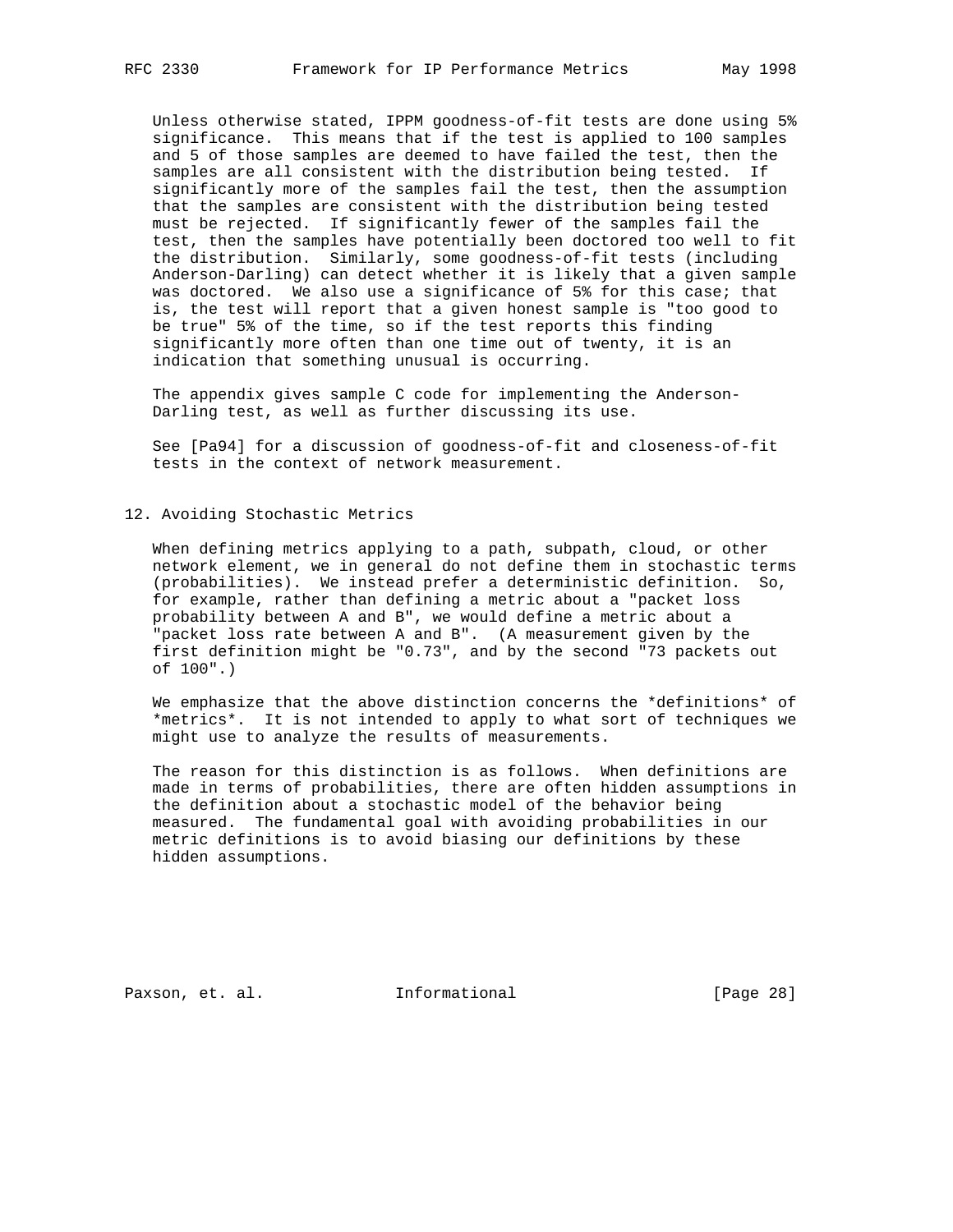For example, an easy hidden assumption to make is that packet loss in a network component due to queueing overflows can be described as something that happens to any given packet with a particular probability. In today's Internet, however, queueing drops are actually usually \*deterministic\*, and assuming that they should be described probabilistically can obscure crucial correlations between queueing drops among a set of packets. So it's better to explicitly note stochastic assumptions, rather than have them sneak into our definitions implicitly.

 This does \*not\* mean that we abandon stochastic models for \*understanding\* network performance! It only means that when defining IP metrics we avoid terms such as "probability" for terms like "proportion" or "rate". We will still use, for example, random sampling in order to estimate probabilities used by stochastic models related to the IP metrics. We also do not rule out the possibility of stochastic metrics when they are truly appropriate (for example, perhaps to model transmission errors caused by certain types of line noise).

#### 13. Packets of Type P

 A fundamental property of many Internet metrics is that the value of the metric depends on the type of IP packet(s) used to make the measurement. Consider an IP-connectivity metric: one obtains different results depending on whether one is interested in connectivity for packets destined for well-known TCP ports or unreserved UDP ports, or those with invalid IP checksums, or those with TTL's of 16, for example. In some circumstances these distinctions will be highly interesting (for example, in the presence of firewalls, or RSVP reservations).

 Because of this distinction, we introduce the generic notion of a "packet of type P", where in some contexts P will be explicitly defined (i.e., exactly what type of packet we mean), partially defined (e.g., "with a payload of B octets"), or left generic. Thus we may talk about generic IP-type-P-connectivity or more specific IP-port-HTTP-connectivity. Some metrics and methodologies may be fruitfully defined using generic type P definitions which are then made specific when performing actual measurements.

 Whenever a metric's value depends on the type of the packets involved in the metric, the metric's name will include either a specific type or a phrase such as "type-P". Thus we will not define an "IP-

Paxson, et. al. **Informational** [Page 29]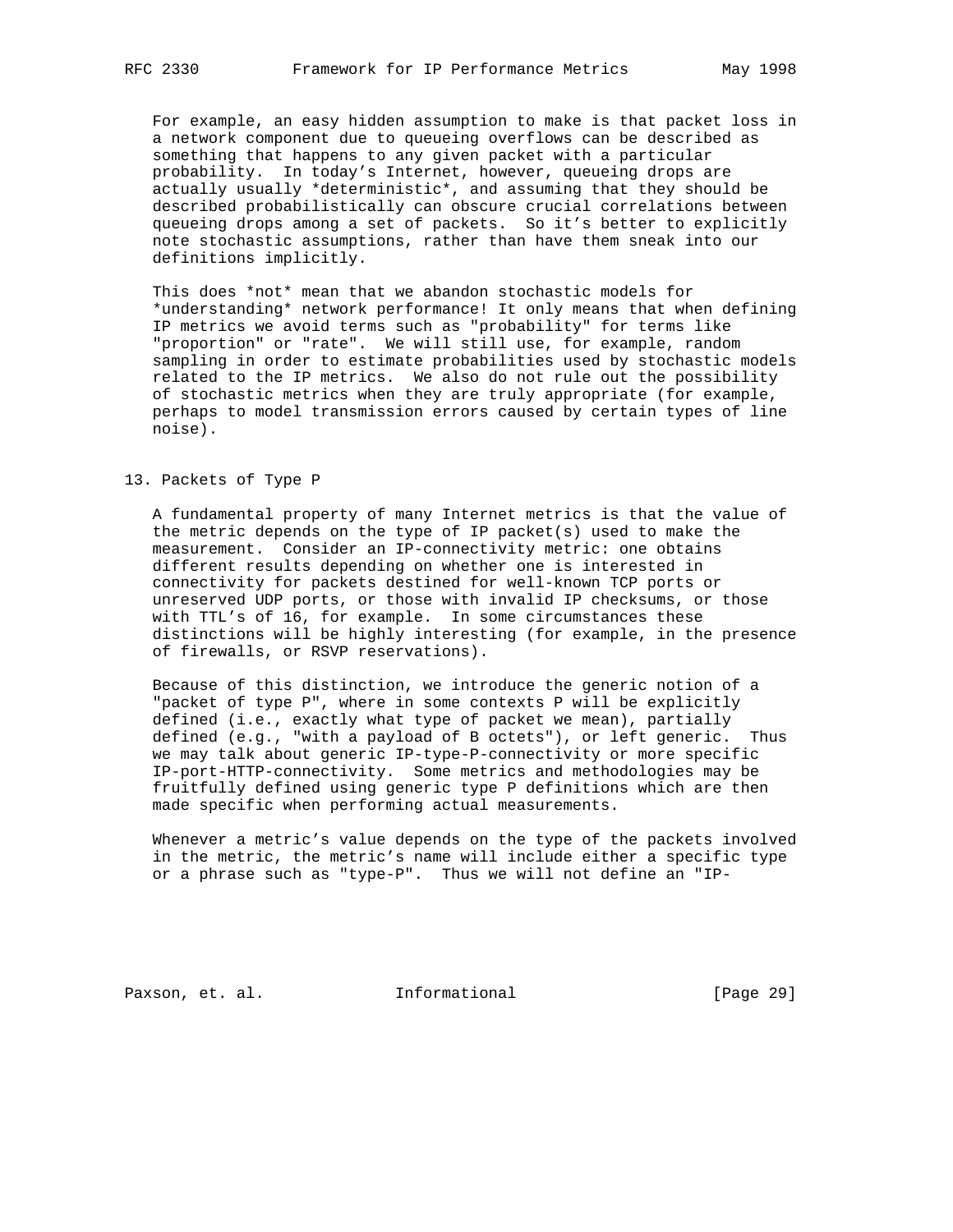connectivity" metric but instead an "IP-type-P-connectivity" metric and/or perhaps an "IP-port-HTTP-connectivity" metric. This naming convention serves as an important reminder that one must be conscious of the exact type of traffic being measured.

 A closely related note: it would be very useful to know if a given Internet component treats equally a class C of different types of packets. If so, then any one of those types of packets can be used for subsequent measurement of the component. This suggests we devise a metric or suite of metrics that attempt to determine C.

#### 14. Internet Addresses vs. Hosts

 When considering a metric for some path through the Internet, it is often natural to think about it as being for the path from Internet host H1 to host H2. A definition in these terms, though, can be ambiguous, because Internet hosts can be attached to more than one network. In this case, the result of the metric will depend on which of these networks is actually used.

 Because of this ambiguity, usually such definitions should instead be defined in terms of Internet IP addresses. For the common case of a unidirectional path through the Internet, we will use the term "Src" to denote the IP address of the beginning of the path, and "Dst" to denote the IP address of the end.

15. Standard-Formed Packets

 Unless otherwise stated, all metric definitions that concern IP packets include an implicit assumption that the packet is \*standard formed\*. A packet is standard formed if it meets all of the following criteria:

- + Its length as given in the IP header corresponds to the size of the IP header plus the size of the payload.
- It includes a valid IP header: the version field is 4 (later, we will expand this to include  $6$ ); the header length is >= 5; the checksum is correct.
- + It is not an IP fragment.
- + The source and destination addresses correspond to the hosts in question.

Paxson, et. al. **Informational** [Page 30]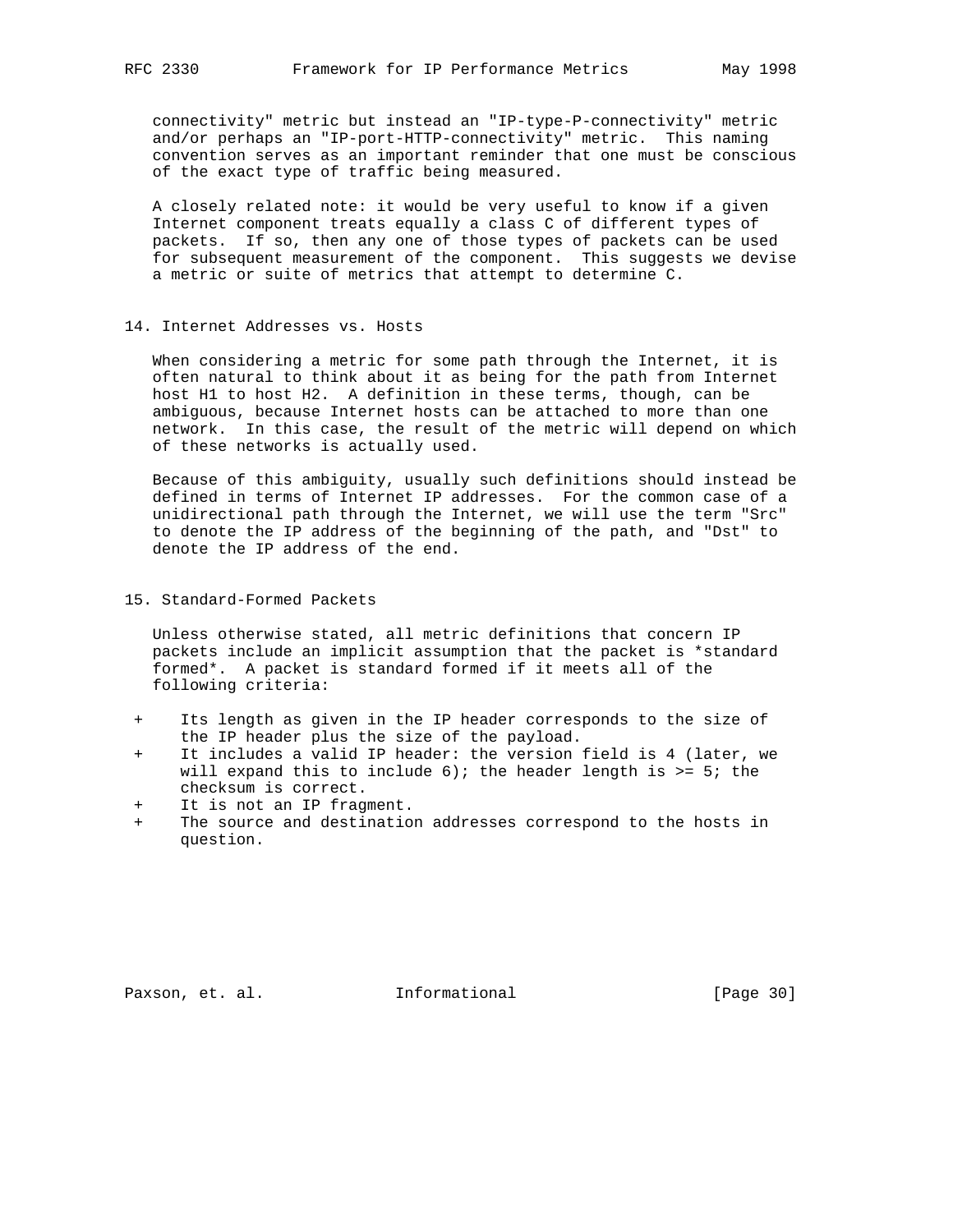- 
- Either the packet possesses sufficient TTL to travel from the source to the destination if the TTL is decremented by one at each hop, or it possesses the maximum TTL of 255.
- + It does not contain IP options unless explicitly noted.
- If a transport header is present, it too contains a valid checksum and other valid fields.

 We further require that if a packet is described as having a "length of B octets", then  $0 \le B \le 65535$ ; and if B is the payload length in octets, then B <= (65535-IP header size in octets).

 So, for example, one might imagine defining an IP connectivity metric as "IP-type-P-connectivity for standard-formed packets with the IP TOS field set to 0", or, more succinctly, "IP-type-P-connectivity with the IP TOS field set to 0", since standard-formed is already implied by convention.

 A particular type of standard-formed packet often useful to consider is the "minimal IP packet from A to B" - this is an IP packet with the following properties:

- It is standard-formed.
- Its data payload is 0 octets.
- It contains no options.

 (Note that we do not define its protocol field, as different values may lead to different treatment by the network.)

 When defining IP metrics we keep in mind that no packet smaller or simpler than this can be transmitted over a correctly operating IP network.

### 16. Acknowledgements

 The comments of Brian Carpenter, Bill Cerveny, Padma Krishnaswamy Jeff Sedayao and Howard Stanislevic are appreciated.

# 17. Security Considerations

 This document concerns definitions and concepts related to Internet measurement. We discuss measurement procedures only in high-level terms, regarding principles that lend themselves to sound measurement. As such, the topics discussed do not affect the security of the Internet or of applications which run on it.

Paxson, et. al. **Informational** [Page 31]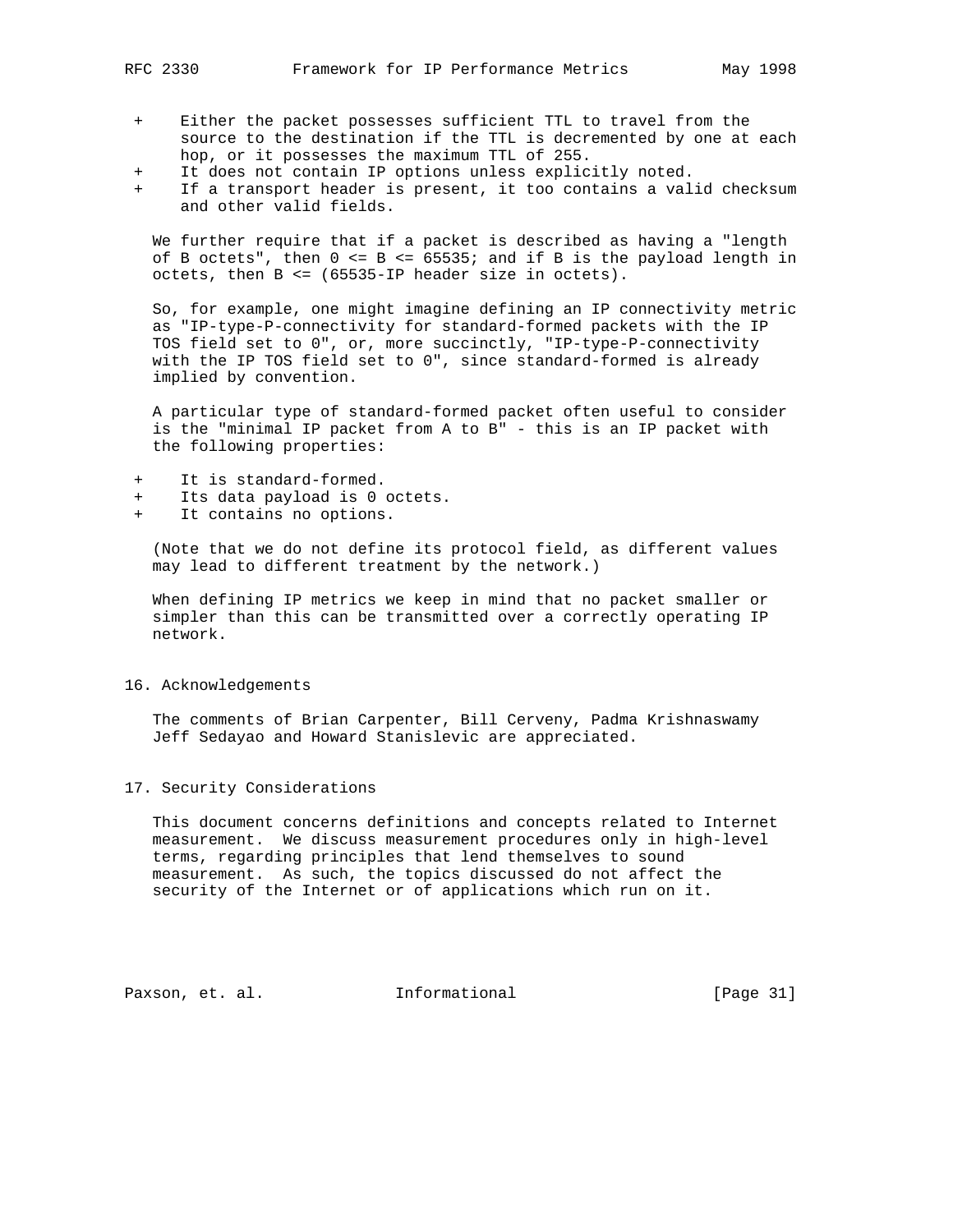That said, it should be recognized that conducting Internet measurements can raise both security and privacy concerns. Active techniques, in which traffic is injected into the network, can be abused for denial-of-service attacks disguised as legitimate measurement activity. Passive techniques, in which existing traffic is recorded and analyzed, can expose the contents of Internet traffic to unintended recipients. Consequently, the definition of each metric and methodology must include a corresponding discussion of security considerations.

# 18. Appendix

 Below we give routines written in C for computing the Anderson- Darling test statistic (A2) for determining whether a set of values is consistent with a given statistical distribution. Externally, the two main routines of interest are:

 double exp\_A2\_known\_mean(double x[], int n, double mean) double unif\_A2\_known\_range(double x[], int n, double min\_val, double max\_val)

 Both take as their first argument, x, the array of n values to be tested. (Upon return, the elements of x are sorted.) The remaining parameters characterize the distribution to be used: either the mean (1/lambda), for an exponential distribution, or the lower and upper bounds, for a uniform distribution. The names of the routines stress that these values must be known in advance, and \*not\* estimated from the data (for example, by computing its sample mean). Estimating the parameters from the data \*changes\* the significance level of the test statistic. While [DS86] gives alternate significance tables for some instances in which the parameters are estimated from the data, for our purposes we expect that we should indeed know the parameters in advance, since what we will be testing are generally values such as packet sending times that we wish to verify follow a known distribution.

 Both routines return a significance level, as described earlier. This is a value between 0 and 1. The correct use of the routines is to pick in advance the threshold for the significance level to test; generally, this will be 0.05, corresponding to 5%, as also described above. Subsequently, if the routines return a value strictly less than this threshold, then the data are deemed to be inconsistent with the presumed distribution, \*subject to an error corresponding to the significance level\*. That is, for a significance level of 5%, 5% of the time data that is indeed drawn from the presumed distribution will be erroneously deemed inconsistent.

Paxson, et. al. **Informational** [Page 32]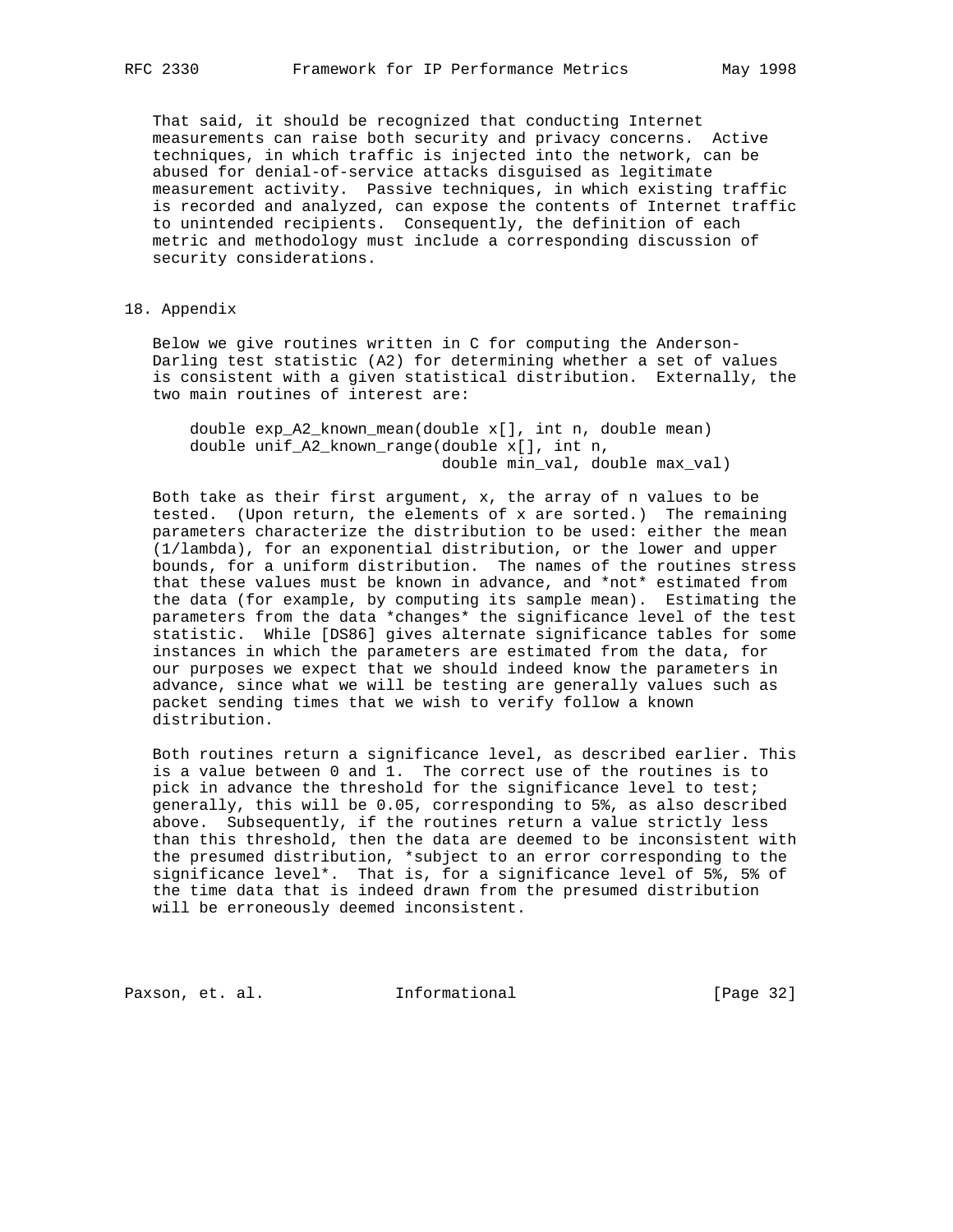Thus, it is important to bear in mind that if these routines are used frequently, then one will indeed encounter occasional failures, even if the data is unblemished.

 Another important point concerning significance levels is that it is unsound to compare them in order to determine which of two sets of values is a "better" fit to a presumed distribution. Such testing should instead be done using "closeness-of-fit metrics" such as the lambda^2 metric described in [Pa94].

 While the routines provided are for exponential and uniform distributions with known parameters, it is generally straight-forward to write comparable routines for any distribution with known parameters. The heart of the A2 tests lies in a statistic computed for testing whether a set of values is consistent with a uniform distribution between 0 and 1, which we term Unif(0, 1). If we wish to test whether a set of values, X, is consistent with a given distribution  $G(x)$ , we first compute

 $Y = G_inverse(X)$ 

If X is indeed distributed according to  $G(x)$ , then Y will be distributed according to Unif(0, 1); so by testing Y for consistency with Unif(0, 1), we also test X for consistency with  $G(x)$ .

 We note, however, that the process of computing Y above might yield values of Y outside the range (0..1). Such values should not occur if X is indeed distributed according to  $G(x)$ , but easily can occur if it is not. In the latter case, we need to avoid computing the central A2 statistic, since floating-point exceptions may occur if any of the values lie outside  $(0..1)$ . Accordingly, the routines check for this possibility, and if encountered, return a raw A2 statistic of -1. The routine that converts the raw A2 statistic to a significance level likewise propagates this value, returning a significance level of  $-1$ . So, any use of these routines must be prepared for a possible negative significance level.

 The last important point regarding use of A2 statistic concerns n, the number of values being tested. If n < 5 then the test is not meaningful, and in this case a significance level of -1 is returned.

 On the other hand, for "real" data the test \*gains\* power as n becomes larger. It is well known in the statistics community that real data almost never exactly matches a theoretical distribution, even in cases such as rolling dice a great many times (see [Pa94] for a brief discussion and references). The A2 test is sensitive enough that, for sufficiently large sets of real data, the test will almost always fail, because it will manage to detect slight imperfections in the fit of the data to the distribution.

Paxson, et. al. 1nformational [Page 33]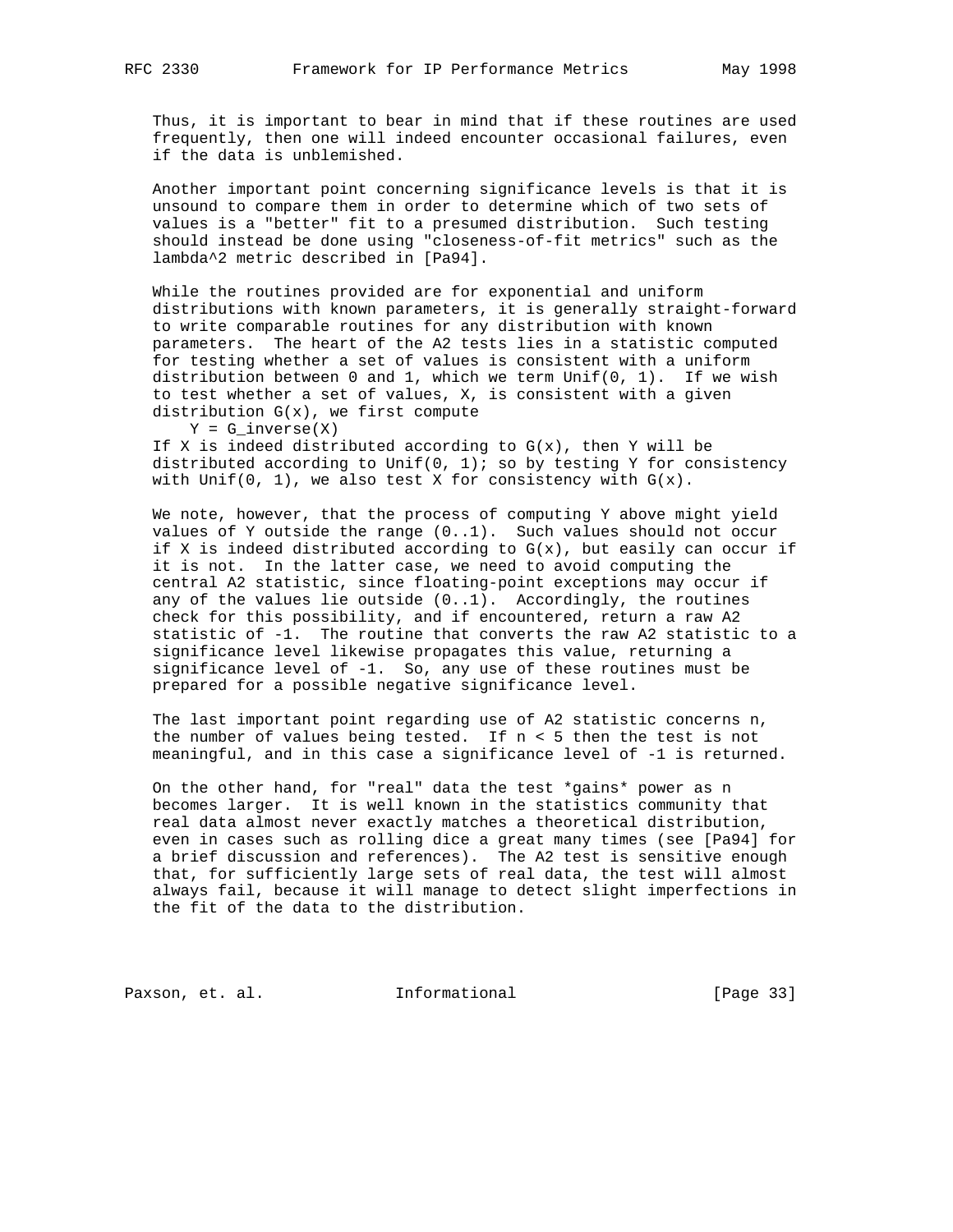For example, we have found that when testing 8,192 measured wire times for packets sent at Poisson intervals, the measurements almost always fail the A2 test. On the other hand, testing 128 measurements failed at 5% significance only about 5% of the time, as expected. Thus, in general, when the test fails, care must be taken to understand why it failed.

```
 The remainder of this appendix gives C code for the routines
 mentioned above.
```

```
 /* Routines for computing the Anderson-Darling A2 test statistic.
 *
    * Implemented based on the description in "Goodness-of-Fit
    * Techniques," R. D'Agostino and M. Stephens, editors,
    * Marcel Dekker, Inc., 1986.
    */
   #include <stdio.h>
   #include <stdlib.h>
   #include <math.h>
   /* Returns the raw A^2 test statistic for n sorted samples
   * z[0] .. z[n-1], for z \tilde{b} Unif(0,1).
    */
   extern double compute_A2(double z[], int n);
   /* Returns the significance level associated with a A^2 test
    * statistic value of A2, assuming no parameters of the tested
    * distribution were estimated from the data.
    */
   extern double A2_significance(double A2);
   /* Returns the A^2 significance level for testing n observations
   * x[0] \ldots x[n-1] against an exponential distribution with the
    * given mean.
 *
    * SIDE EFFECT: the x[0..n-1] are sorted upon return.
    */
   extern double exp_A2_known_mean(double x[], int n, double mean);
   /* Returns the A^2 significance level for testing n observations
    * x[0] .. x[n-1] against the uniform distribution [min_val, max_val].
 *
    * SIDE EFFECT: the x[0..n-1] are sorted upon return.
    */
   extern double unif_A2_known_range(double x[], int n,
                        double min_val, double max_val);
```
Paxson, et. al. **Informational** [Page 34]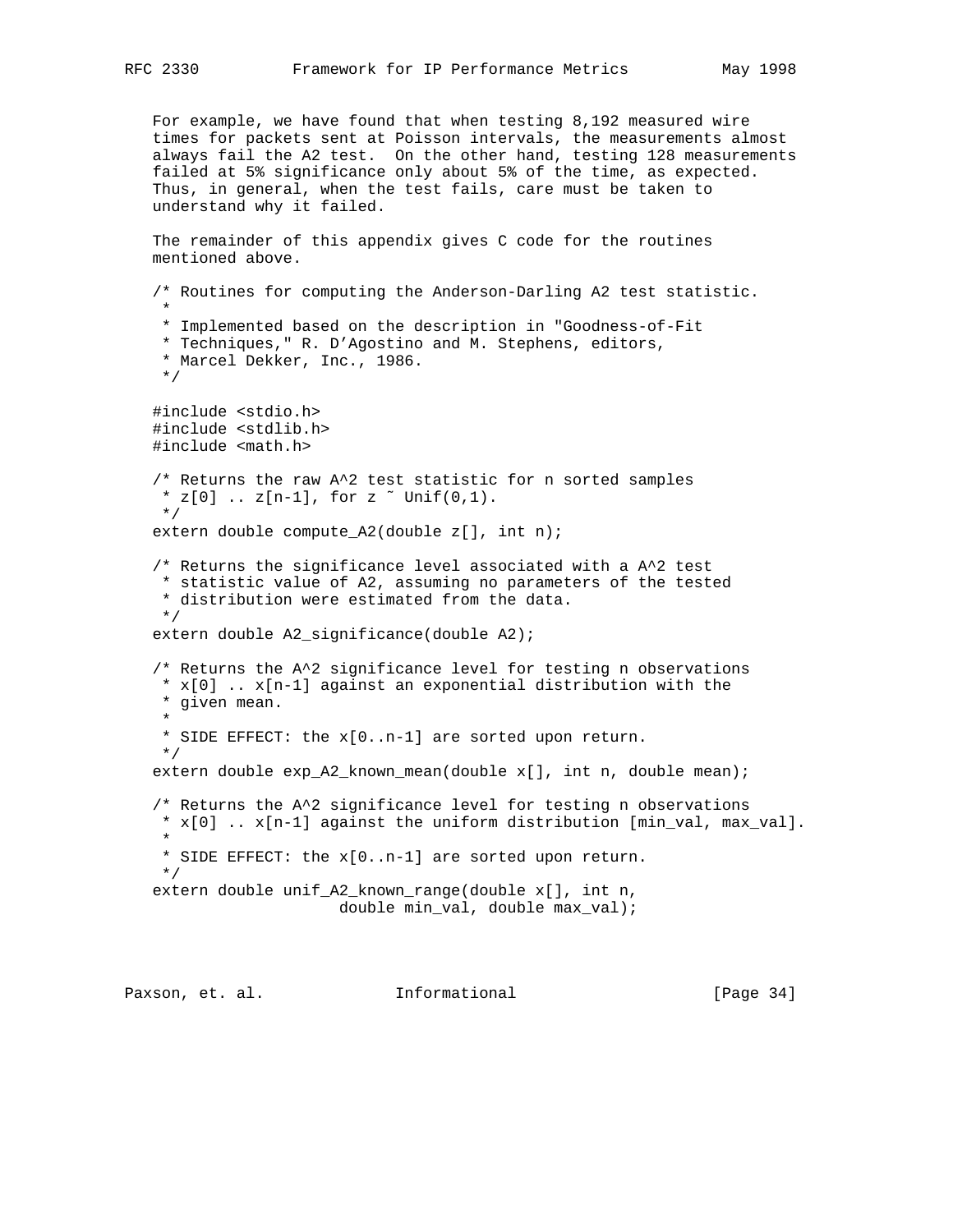```
 /* Returns a pseudo-random number distributed according to an
 * exponential distribution with the given mean.
 */
extern double random exponential(double mean);
 /* Helper function used by qsort() to sort double-precision
 * floating-point values.
 */
 static int
 compare_double(const void *v1, const void *v2)
 {
    double d1 = *(double *) v1;
    double d2 = *(double *) v2;
    if (d1 < d2) return -1;
    else if (d1 > d2) return 1;
     else
        return 0;
 }
 double
 compute_A2(double z[], int n)
\left\{ \right. int i;
     double sum = 0.0;
    if ( n < 5 )
         /* Too few values. */
        return -1.0;
    /* If any of the values are outside the range (0, 1) then
      * fail immediately (and avoid a possible floating point
      * exception in the code below).
      */
    for (i = 0; i < n; ++i)if ( z[i] <= 0.0 || z[i] >= 1.0 )
             return -1.0;
     /* Page 101 of D'Agostino and Stephens. */
    for (i = 1; i \le n; ++i) {
        sum += (2 * i - 1) * log(z[i-1]);sum += (2 * n + 1 - 2 * i) * log(1.0 - z[i-1]); }
     return -n - (1.0 / n) * sum;
 }
```
Paxson, et. al. **Informational** [Page 35]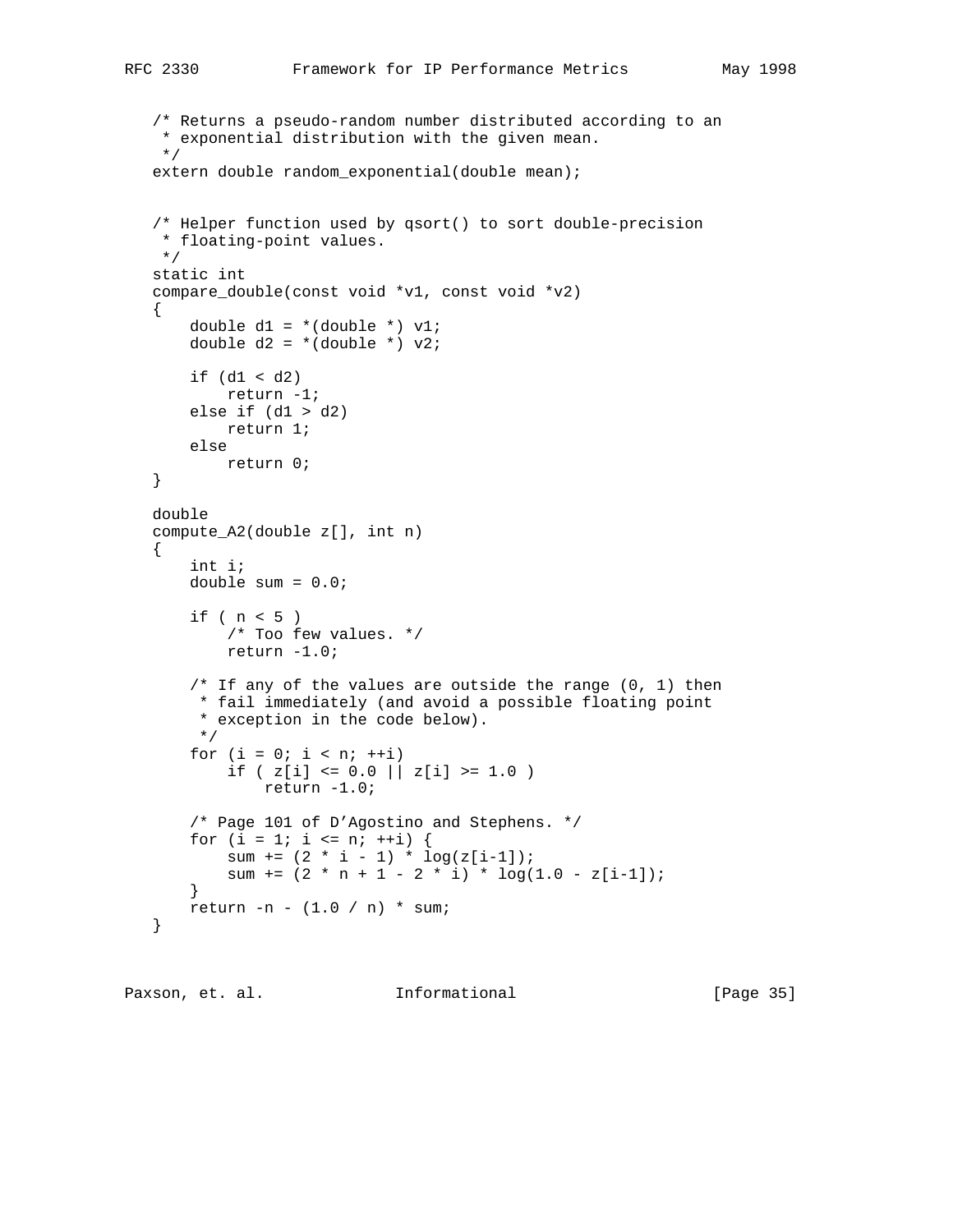```
 double
 A2_significance(double A2)
 {
     /* Page 105 of D'Agostino and Stephens. */
    if (A2 < 0.0) return A2; /* Bogus A2 value - propagate it. */
     /* Check for possibly doctored values. */
    if (A2 \le 0.201) return 0.99;
     else if (A2 <= 0.240)
        return 0.975;
     else if (A2 <= 0.283)
         return 0.95;
     else if (A2 <= 0.346)
         return 0.90;
     else if (A2 <= 0.399)
        return 0.85;
     /* Now check for possible inconsistency. */
    if (A2 \leq 1.248) return 0.25;
     else if (A2 <= 1.610)
         return 0.15;
     else if (A2 <= 1.933)
         return 0.10;
     else if (A2 <= 2.492)
         return 0.05;
     else if (A2 <= 3.070)
         return 0.025;
     else if (A2 <= 3.880)
        return 0.01;
    else if (A2 \leq 4.500) return 0.005;
    else if (A2 \le 6.000) return 0.001;
    else
        return 0.0;
 }
 double
 exp_A2_known_mean(double x[], int n, double mean)
 {
     int i;
     double A2;
     /* Sort the first n values. */
     qsort(x, n, sizeof(x[0]), compare_double);
```
Paxson, et. al. **Informational** [Page 36]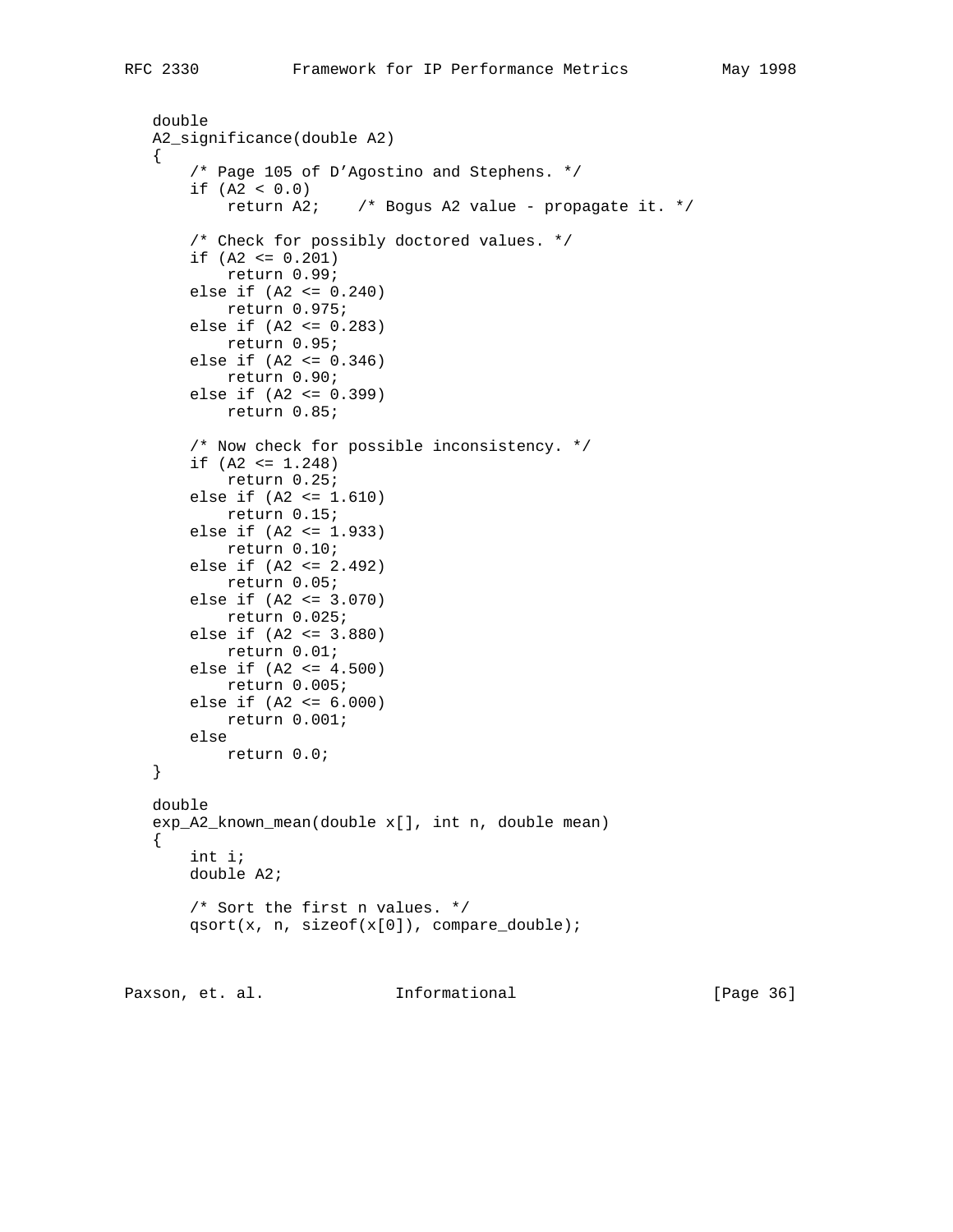```
 /* Assuming they match an exponential distribution, transform
     * them to Unif(0,1).
     */
    for (i = 0; i < n; ++i) {
       x[i] = 1.0 - exp(-x[i] / mean); }
     /* Now make the A^2 test to see if they're truly uniform. */
    A2 = compute A2(x, n); return A2_significance(A2);
 }
 double
 unif_A2_known_range(double x[], int n, double min_val, double max_val)
 {
     int i;
     double A2;
    double range = max_val - min_val; /* Sort the first n values. */
     qsort(x, n, sizeof(x[0]), compare_double);
     /* Transform Unif(min_val, max_val) to Unif(0,1). */
    for (i = 0; i < n; ++i)x[i] = (x[i] - min_val) / range;
     /* Now make the A^2 test to see if they're truly uniform. */
    A2 = compute_A2(x, n); return A2_significance(A2);
 }
 double
 random_exponential(double mean)
 {
    return -mean * log1p(-drand48());
 }
```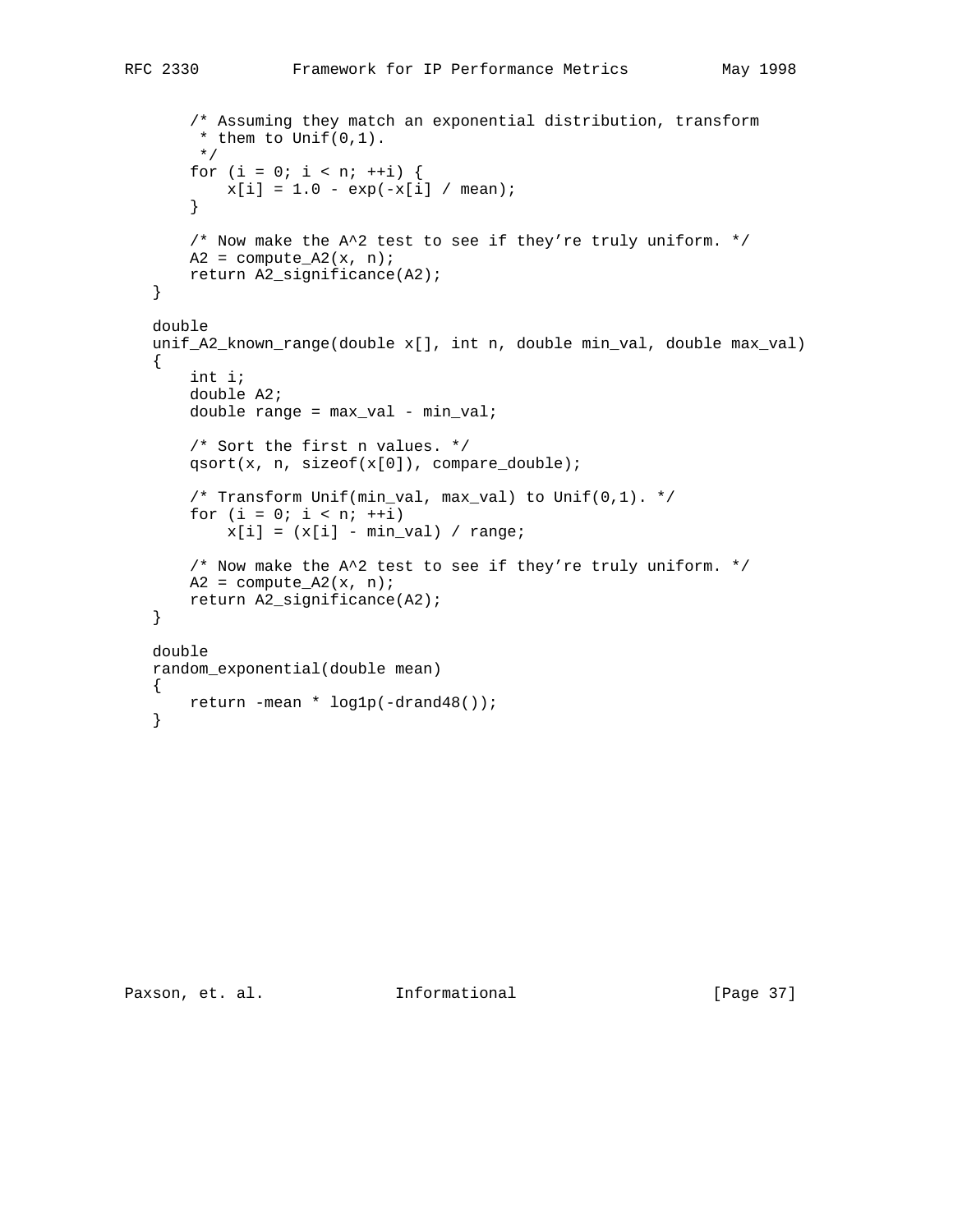19. References

 [AK97] G. Almes and S. Kalidindi, "A One-way Delay Metric for IPPM", Work in Progress, November 1997.

 [BM92] I. Bilinskis and A. Mikelsons, Randomized Signal Processing, Prentice Hall International, 1992.

 [DS86] R. D'Agostino and M. Stephens, editors, Goodness-of-Fit Techniques, Marcel Dekker, Inc., 1986.

 [CPB93] K. Claffy, G. Polyzos, and H-W. Braun, "Application of Sampling Methodologies to Network Traffic Characterization," Proc. SIGCOMM '93, pp. 194-203, San Francisco, September 1993.

 [FJ94] S. Floyd and V. Jacobson, "The Synchronization of Periodic Routing Messages," IEEE/ACM Transactions on Networking, 2(2), pp. 122-136, April 1994.

 [Mi92] Mills, D., "Network Time Protocol (Version 3) Specification, Implementation and Analysis", RFC 1305, March 1992.

 [Pa94] V. Paxson, "Empirically-Derived Analytic Models of Wide-Area TCP Connections," IEEE/ACM Transactions on Networking, 2(4), pp. 316-336, August 1994.

 [Pa96] V. Paxson, "Towards a Framework for Defining Internet Performance Metrics," Proceedings of INET '96, ftp://ftp.ee.lbl.gov/papers/metrics-framework-INET96.ps.Z

 [Pa97] V. Paxson, "Measurements and Analysis of End-to-End Internet Dynamics," Ph.D. dissertation, U.C. Berkeley, 1997, ftp://ftp.ee.lbl.gov/papers/vp-thesis/dis.ps.gz.

Paxson, et. al. 10. Informational 1. [Page 38]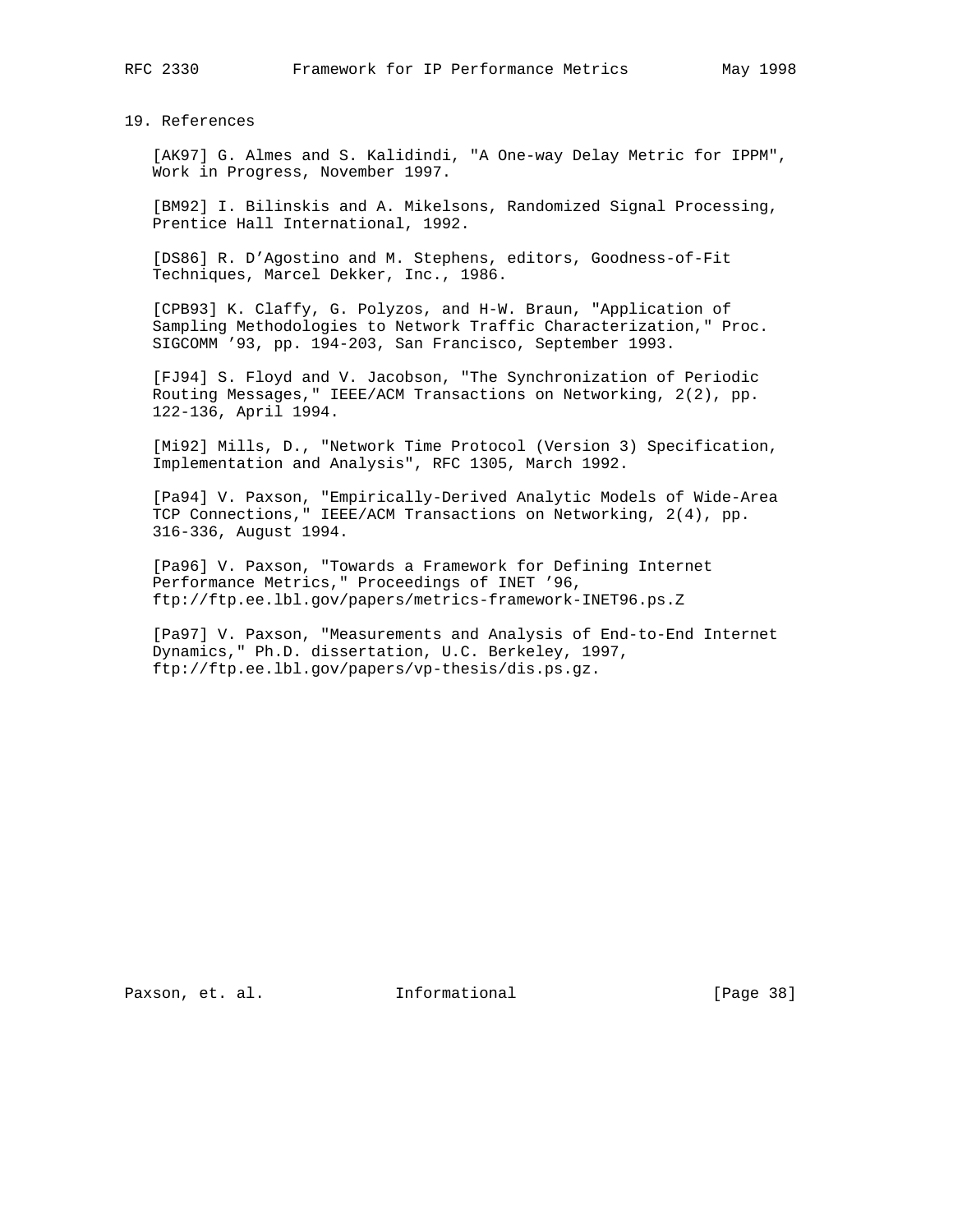20. Authors' Addresses

 Vern Paxson MS 50B/2239 Lawrence Berkeley National Laboratory University of California Berkeley, CA 94720 USA Phone: +1 510/486-7504 EMail: vern@ee.lbl.gov Guy Almes Advanced Network & Services, Inc. 200 Business Park Drive Armonk, NY 10504 USA Phone: +1 914/765-1120 EMail: almes@advanced.org

 Jamshid Mahdavi Pittsburgh Supercomputing Center 4400 5th Avenue Pittsburgh, PA 15213 USA

 Phone: +1 412/268-6282 EMail: mahdavi@psc.edu

 Matt Mathis Pittsburgh Supercomputing Center 4400 5th Avenue Pittsburgh, PA 15213 USA

 Phone: +1 412/268-3319 EMail: mathis@psc.edu

Paxson, et. al. **Informational** [Page 39]